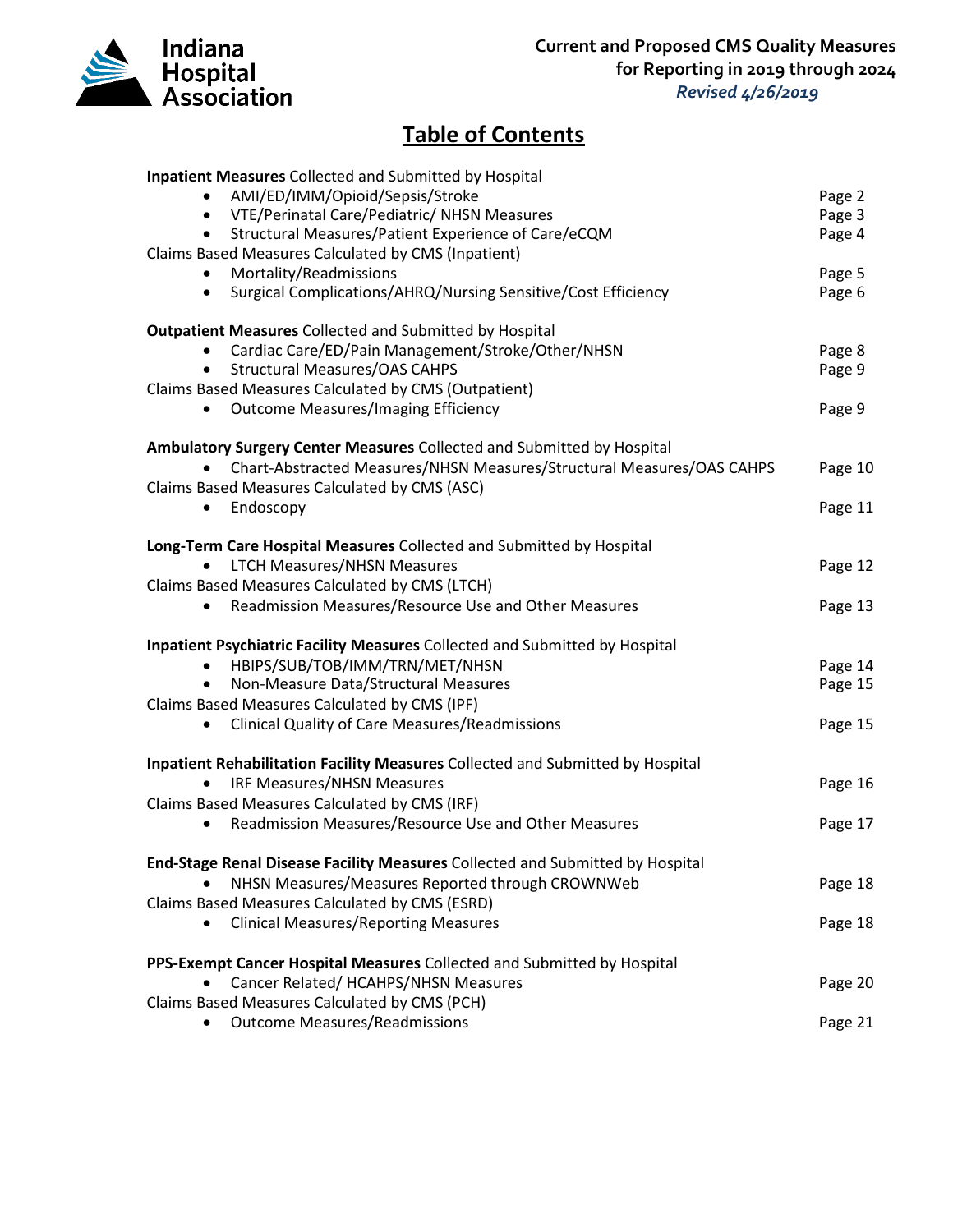

| <b>INPATIENT Current and Proposed</b>                                                                   |                               |                                       |                             |                                            |                                       |
|---------------------------------------------------------------------------------------------------------|-------------------------------|---------------------------------------|-----------------------------|--------------------------------------------|---------------------------------------|
| <b>Measures Collected and Submitted by Hospital</b>                                                     |                               |                                       |                             |                                            |                                       |
| <b>HIQRP</b><br><b>VBP</b>                                                                              |                               |                                       |                             |                                            | <b>HITECH</b>                         |
| <b>MEASURE</b><br>Bolded measures must be manually abstracted and<br>submitted to QualityNet quarterly. | Reporting<br>effective date   | <b>Affects</b><br><b>APU</b>          | Reporting<br>effective date | <b>Affects</b><br><b>Reimburse</b><br>ment | Included in<br>Meaningful<br>Use*     |
| <b>Acute Myocardial Infarction (AMI)</b>                                                                |                               |                                       |                             |                                            |                                       |
| AMI-8a Timing of Receipt of Primary<br>Percutaneous Coronary Intervention (PCI)                         |                               |                                       |                             |                                            | Yes<br>Remove<br>after<br>FY 2021     |
| <b>Emergency Department (ED)</b>                                                                        |                               |                                       |                             |                                            |                                       |
| ED-1 Median time from ED arrival to ED<br>departure for admitted ED Patients                            | End after<br>2018             | Remove<br>after FY<br>2020            |                             |                                            | Yes<br>Remove<br>after<br>FY 2021     |
| ED-2 Admit decision time to ED departure<br>time for admitted patients                                  | Jan 2012<br>End after<br>2019 | FY 2014<br>Remove<br>after FY<br>2021 |                             |                                            | Yes                                   |
| <b>Immunization</b>                                                                                     |                               |                                       |                             |                                            |                                       |
| IMM-2 Influenza Immunization                                                                            | End after<br>2018             | Remove<br>after FY<br>2020            |                             |                                            |                                       |
| <b>Opioid-Related Measures</b>                                                                          |                               |                                       |                             |                                            |                                       |
| eCQM Safe Use of Opioids - Concurrent<br>Prescribing                                                    | <b>CY 2022</b>                | <b>FY 2024</b>                        |                             |                                            | FY 2023<br><b>Required</b><br>FY 2024 |
| eCQM Hospital Harm - Opioid-Related<br><b>Adverse Events</b>                                            |                               |                                       |                             |                                            | FY 2023                               |
| <b>Sepsis and Septic Shock</b>                                                                          |                               |                                       |                             |                                            |                                       |
| <b>Severe Sepsis and Septic Shock:</b><br><b>Management Bundle Measure</b>                              | Oct 2015                      | FY 2017                               |                             |                                            |                                       |
| <b>Stroke</b>                                                                                           |                               |                                       |                             |                                            |                                       |
| STK-2 Ischemic stroke patients discharged on<br>antithrombotic therapy                                  |                               |                                       |                             |                                            | Yes                                   |
| STK-3 Anticoagulation therapy for atrial<br>fibrillation/flutter                                        |                               |                                       |                             |                                            | Yes                                   |
| STK-5 Antithrombotic therapy by the end of<br>hospital day two                                          |                               |                                       |                             |                                            | Yes                                   |
| STK-6 Discharged on statin medication                                                                   |                               |                                       |                             |                                            | Yes                                   |
| STK-8 Stroke education                                                                                  |                               |                                       |                             |                                            | Yes<br>Remove<br>after<br>FY 2021     |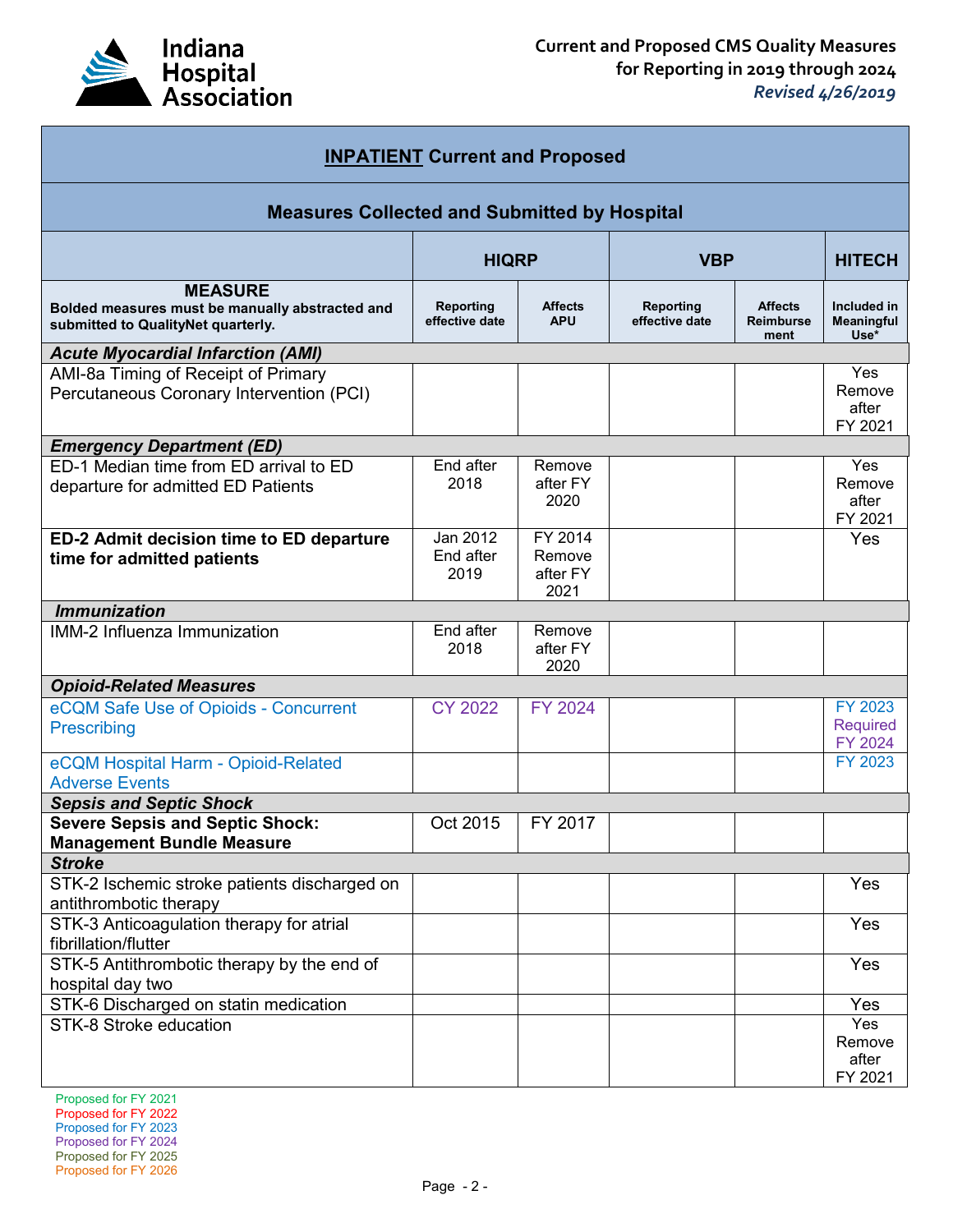

| STK-10 Assessed for rehabilitation services                                     |                   |                    |                |          | Yes             |  |
|---------------------------------------------------------------------------------|-------------------|--------------------|----------------|----------|-----------------|--|
|                                                                                 |                   |                    |                |          | Remove          |  |
|                                                                                 |                   |                    |                |          | after           |  |
|                                                                                 |                   |                    |                |          | FY 2021         |  |
| <b>Venous Thromboembolism (VTE)</b><br>VTE-1 Venous thromboembolism Prophylaxis |                   |                    |                |          | Yes             |  |
|                                                                                 |                   |                    |                |          |                 |  |
| VTE-2 Intensive care unit VTE prophylaxis                                       |                   |                    |                |          | Yes             |  |
| VTE-6 Incidence of potentially-preventable                                      | End after         | Remove             |                |          |                 |  |
| venous thromboembolism                                                          | 2018              | after FY<br>2020   |                |          |                 |  |
| <b>Perinatal Care (PC)</b>                                                      |                   |                    |                |          |                 |  |
| PC-01 Elective delivery prior to 39                                             | Jan 2013          | FY 2015            | Jan 2015       | FY 2017  | Yes             |  |
| completed weeks of gestation (Aggregate                                         |                   |                    | End after 2018 | Remove   | Remove          |  |
| data submission)                                                                |                   |                    |                | after FY | after           |  |
|                                                                                 |                   |                    |                | 2020     | FY 2021         |  |
| PC-05 Exclusive breast milk feeding                                             |                   |                    |                |          | Yes             |  |
| <b>Pediatric Measures</b>                                                       |                   |                    |                |          |                 |  |
| Home management plan of care document                                           |                   |                    |                |          | Yes             |  |
| given to pediatric asthma patient/caregiver                                     |                   |                    |                |          | Remove          |  |
|                                                                                 |                   |                    |                |          | after           |  |
|                                                                                 |                   |                    |                |          | FY 2021         |  |
| Hearing screening prior to hospital discharge                                   |                   |                    |                |          | Yes             |  |
| for newborns                                                                    |                   |                    |                |          | Remove<br>after |  |
|                                                                                 |                   |                    |                |          |                 |  |
| FY 2021                                                                         |                   |                    |                |          |                 |  |
| <b>Healthcare Associated Infections Reported to NHSN</b>                        |                   |                    |                |          |                 |  |
|                                                                                 |                   |                    |                |          |                 |  |
| <b>Central Line Associated Bloodstream Infection</b>                            | Expand            | Expand             | Feb 2013       | FY 2015  |                 |  |
| Expand to include some non-ICU wards                                            | Jan 2015          | FY 2016            | Expand         | Expand   |                 |  |
|                                                                                 | End after<br>2019 | Remove<br>after FY | Jan 2017       | FY 2019  |                 |  |
|                                                                                 |                   | 2021               |                |          |                 |  |
| <b>Surgical Site Infection</b>                                                  | Jan 2012          | FY 2014            | Jan 2014       | FY 2016  |                 |  |
|                                                                                 | End after         | Remove             |                |          |                 |  |
|                                                                                 | 2019              | after FY           |                |          |                 |  |
|                                                                                 |                   | 2021               |                |          |                 |  |
| Catheter-Associated Urinary Tract Infection                                     | Jan 2012          | FY 2014            | Jan 2014       | FY 2016  |                 |  |
| Expand to include some non-ICU wards                                            | Expand            | Expand             | Expand         | Expand   |                 |  |
|                                                                                 | Jan 2015          | FY 2016            | Jan 2017       | FY 2019  |                 |  |
|                                                                                 | End after         | Remove             |                |          |                 |  |
|                                                                                 | 2019              | after FY           |                |          |                 |  |
| <b>MRSA Bacteremia</b>                                                          | Jan 2013          | 2021<br>FY2015     |                | FY 2017  |                 |  |
|                                                                                 | End after         | Remove             | Jan 2015       |          |                 |  |
|                                                                                 | 2019              | after FY           |                |          |                 |  |
|                                                                                 |                   | 2021               |                |          |                 |  |
| Clostridium Difficile (C. Diff)                                                 | Jan 2013          | FY2015             | Jan 2015       | FY 2017  |                 |  |
|                                                                                 | End after         | Remove             |                |          |                 |  |
|                                                                                 | 2019              | after FY           |                |          |                 |  |
| Healthcare Personnel Influenza Vaccination                                      | Jan 2013          | 2021<br>FY2015     |                |          |                 |  |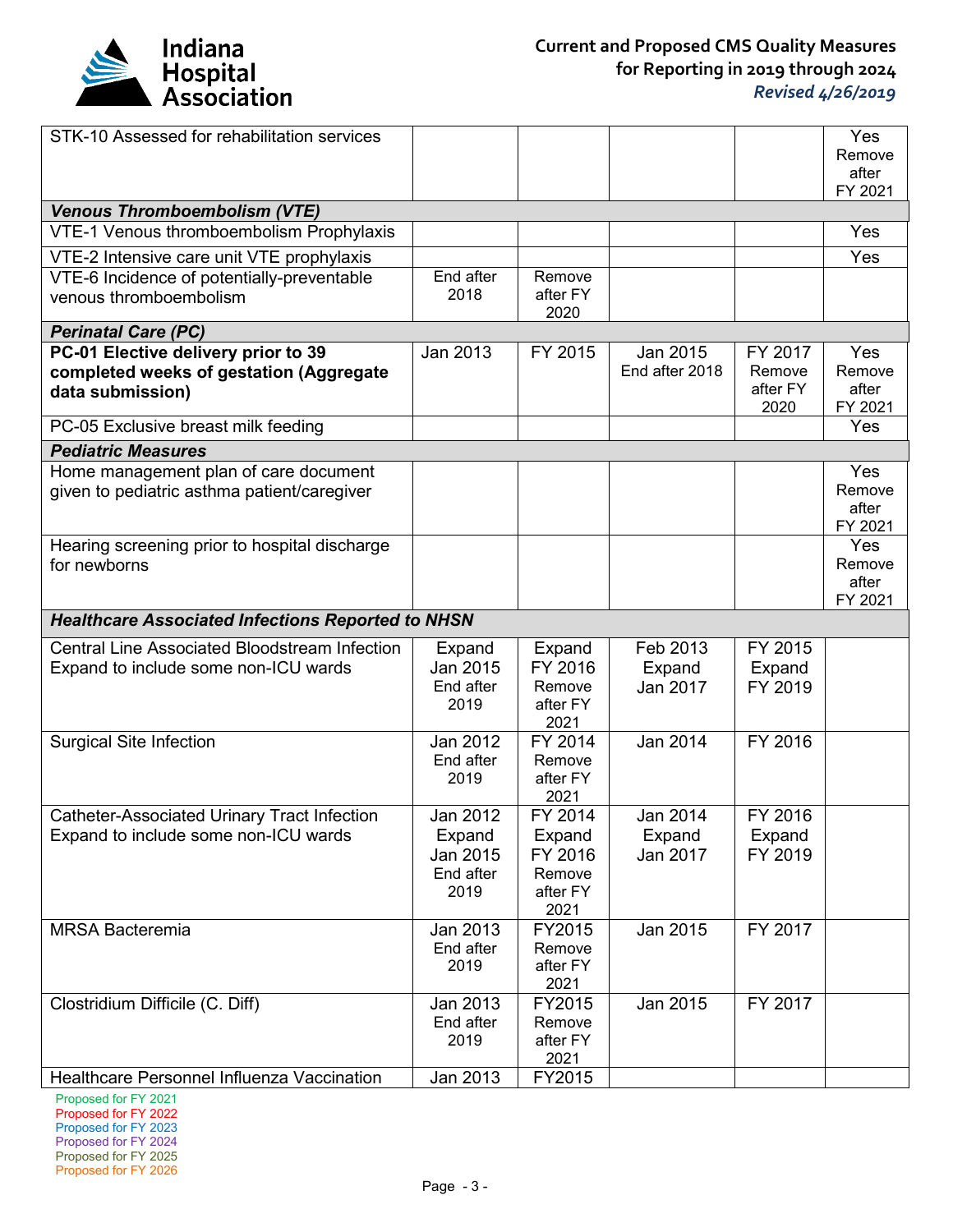

| <b>Structural Measures</b>          |           |         |                  |                             |  |
|-------------------------------------|-----------|---------|------------------|-----------------------------|--|
| Safe Surgery checklist use          | 2014      | FY 2016 |                  |                             |  |
|                                     | End after | Remove  |                  |                             |  |
|                                     | 2017      | after   |                  |                             |  |
|                                     |           | FY 2019 |                  |                             |  |
| <b>Patient Safety Culture</b>       | 2016      | FY 2018 |                  |                             |  |
|                                     | End after | Remove  |                  |                             |  |
|                                     | 2017      | after   |                  |                             |  |
|                                     |           | FY 2019 |                  |                             |  |
|                                     |           |         |                  |                             |  |
| <b>Patients' Experience of Care</b> |           |         |                  |                             |  |
| <b>HCAHPS</b> survey                | Ongoing   | Ongoing | <b>July 2011</b> | FY 2013                     |  |
|                                     |           |         | Add CTM-3        | Add CTM-3                   |  |
|                                     |           |         | measure          | measure                     |  |
|                                     |           |         |                  | FY 2018                     |  |
|                                     |           |         |                  | Remove                      |  |
|                                     |           |         |                  | Pain Mngt                   |  |
|                                     |           |         |                  | <b>Dimension</b><br>FY 2018 |  |

For **FY 2020 payment determination** hospitals will be required to report on at least 4 electronic clinical quality measures from the available electronic inpatient clinical quality measures to meet the requirements of the Hospital IQR Program. Hospitals must submit data electronically for 1 self-selected quarter of 2018 by February 28, 2019. Meeting this requirement for the HIQRP will also meet the EHR Incentive Program's Meaningful Use requirement for eCQM reporting.

For **FY 2021 payment determination** hospitals will be required to report on at least 4 electronic clinical quality measures from the available electronic inpatient clinical quality measures to meet the requirements of the Hospital IQR Program. Hospitals must submit data electronically for 1 self-selected quarter of 2019 by February 28, 2020. Meeting this requirement for the HIQRP will also meet the EHR Incentive Program's Meaningful Use requirement for eCQM reporting.

For **FY 2022 payment determination** hospitals will be required to report on at least 4 electronic clinical quality measures from the available electronic inpatient clinical quality measures to meet the requirements of the Hospital IQR Program. Hospitals must submit data electronically for 1 self-selected quarter of 2020 by February 28, 2021. Meeting this requirement for the HIQRP will also meet the EHR Incentive Program's Meaningful Use requirement for eCQM reporting.

For **FY 2023 payment determination** hospitals will be required to report on at least 4 electronic clinical quality measures from the available electronic inpatient clinical quality measures to meet the requirements of the Hospital IQR Program. Hospitals must submit data electronically for 1 self-selected quarter of 2021 by February 28, 2022. Meeting this requirement for the HIQRP will also meet the EHR Incentive Program's Meaningful Use requirement for eCQM reporting.

For **FY 2024 payment determination** hospitals will be required to report on the Safe Use of Opioid – Concurrent Prescribing eCQM and an additional 3 self-selected eCQMs from the available electronic inpatient clinical quality measures to meet the requirements of the Hospital IQR Program. Hospitals must submit data electronically for 1 self-selected quarter of 2022 by February 28, 2023. Meeting this requirement for the HIQRP will also meet the EHR Incentive Program's Meaningful Use requirement for eCQM reporting.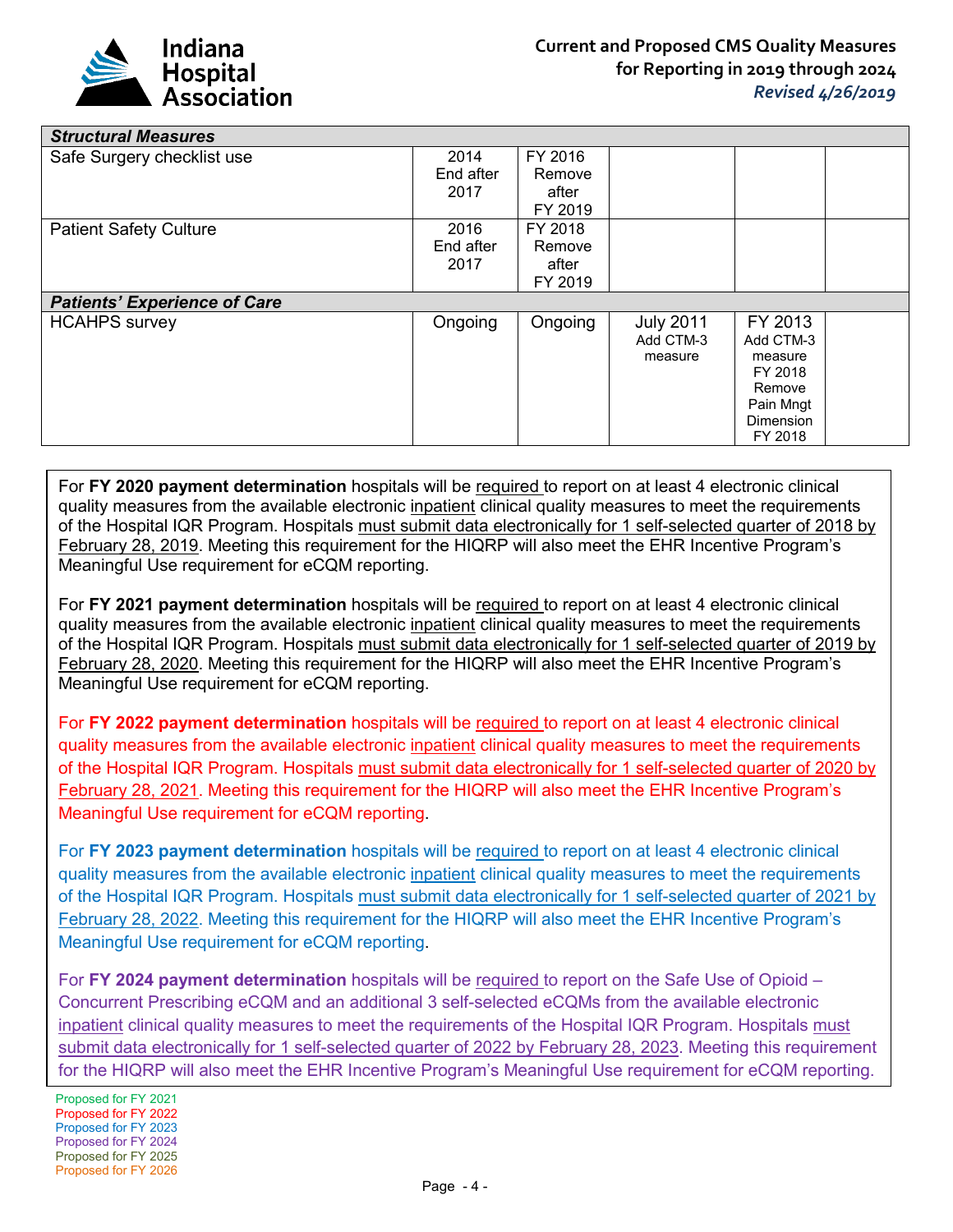

| <b>Claims Based Measures Calculated by CMS (Inpatient)</b>                                                                           |                                    |                                           |                                    |                                 |
|--------------------------------------------------------------------------------------------------------------------------------------|------------------------------------|-------------------------------------------|------------------------------------|---------------------------------|
|                                                                                                                                      | <b>HIQRP</b>                       |                                           | <b>VBP</b>                         |                                 |
| <b>MEASURE</b>                                                                                                                       | <b>Reporting</b><br>effective date | <b>Affects</b><br><b>APU</b>              | <b>Reporting effective</b><br>date | <b>Affects</b><br>Reimbursement |
| <b>Mortality Measures (Medicare Patients)</b>                                                                                        |                                    |                                           |                                    |                                 |
| Hospital 30-day, all-cause, risk-standardized<br>mortality rate following AMI hospitalization<br>for patients 18 and older           | End after June<br>2017             | Remove after<br>FY 2019                   | 7/1/11                             | FY 2014                         |
| Hospital 30-day, all-cause, risk-standardized<br>mortality rate following heart failure<br>hospitalization for patients 18 and older | End after June<br>2017             | Remove after<br>FY 2019                   | 7/1/11                             | FY 2014                         |
| Hospital 30-day, all-cause, risk-standardized<br>mortality rate following pneumonia<br>hospitalization                               | End after June<br>2018             | Remove after<br>FY 2020                   | 7/1/11                             | FY 2014                         |
| Hospital 30-day, all-cause, risk-standardized<br>mortality rate following COPD hospitalization                                       | End after June<br>2018             | FY 2016<br>Remove after<br>FY 2020        | 7/1/16                             | FY 2021                         |
| Hospital 30-day, all-cause, risk-standardized<br>mortality rate following acute ischemic stroke                                      |                                    | FY 2016                                   |                                    |                                 |
| Hospital 30-day, all-cause, risk-standardized<br>mortality rate following CABG surgery                                               | End after June<br>2019             | FY 2017<br>Remove after<br>FY 2021        | $7/1/2017 -$<br>6/30/2020          | FY 2022                         |
| <b>Readmission Measures (Medicare Patients)</b>                                                                                      |                                    |                                           |                                    |                                 |
| Hospital 30-day, all-cause, risk-standardized<br>readmission rate following AMI<br>hospitalization                                   | End after June<br>2017             | Remove after<br>FY 2019                   |                                    |                                 |
| Hospital 30-day, all-cause, risk-standardized<br>readmission rate following HF hospitalization                                       | End after June<br>2017             | Remove after<br>FY 2019                   |                                    |                                 |
| Hospital 30-day, all-cause, risk-standardized<br>readmission rate following pneumonia                                                | End after June<br>2017             | Remove after<br>FY 2019                   |                                    |                                 |
| Hospital 30-day, all-cause, risk-standardized<br>readmission rate following elective primary<br>total hip/total knee arthroplasty    | End after June<br>2017             | FY 2015<br>Remove after<br>FY 2019        |                                    |                                 |
| Hospital-wide all-cause unplanned<br>readmission (HWR)                                                                               | Remove after<br><b>June 2023</b>   | FY 2015<br><b>Remove after</b><br>FY 2025 |                                    |                                 |
| Hospital 30-day, all-cause, risk-standardized<br>readmission rate following COPD<br>hospitalization                                  | End after June<br>2017             | FY 2016<br>Remove after<br>FY 2019        |                                    |                                 |
| Stroke 30-day risk standardized readmission                                                                                          | End after June<br>2017             | FY 2016<br>Remove after<br>FY 2019        |                                    |                                 |
| Hospital 30-day, all-cause, unplanned, risk-<br>standardized readmission rate following<br><b>CABG</b> surgery                       | End after June<br>2017             | FY 2017<br>Remove after<br>FY 2019        |                                    |                                 |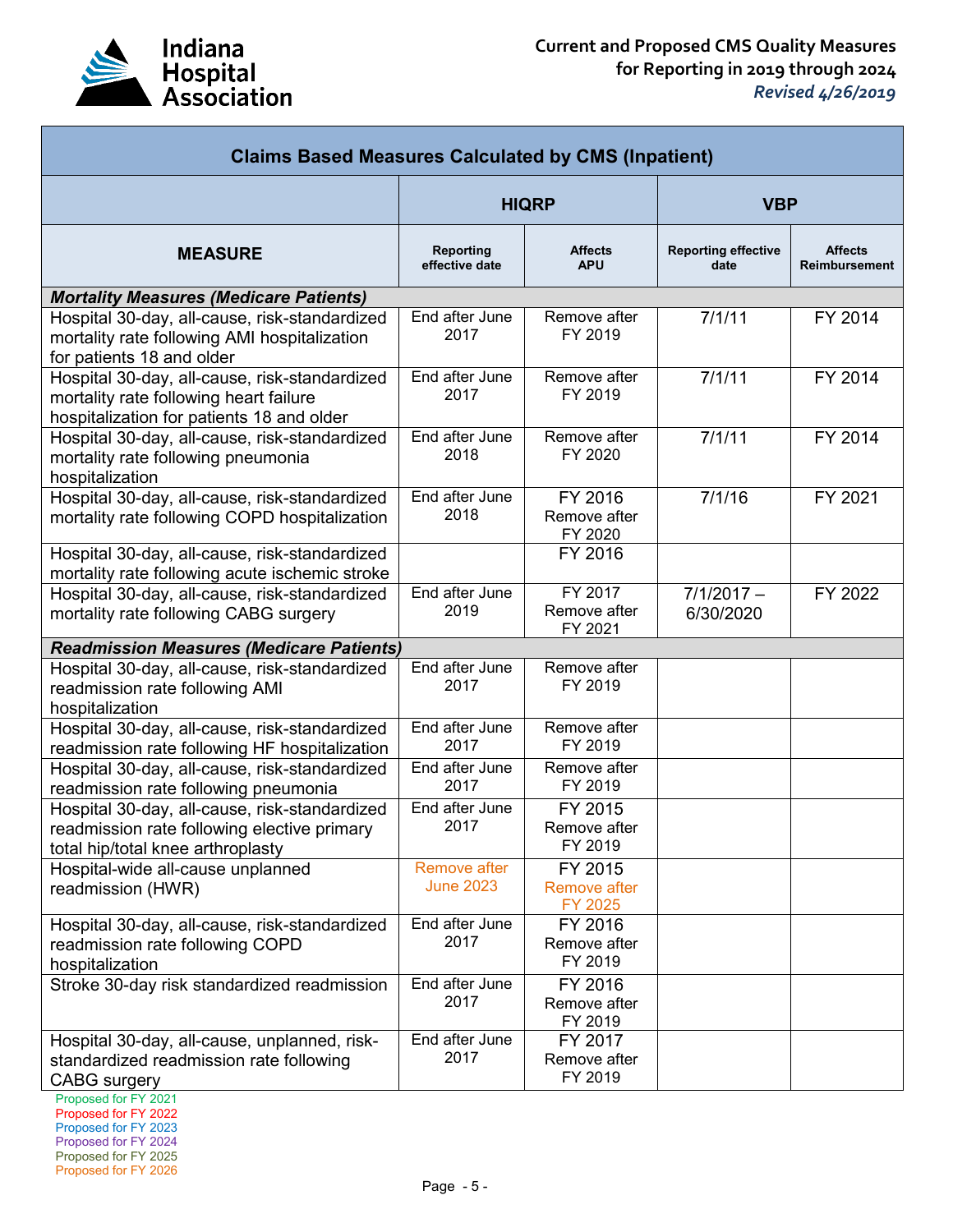

| Hybrid Hospital-Wide Readmission Measure<br>with Claims and Electronic Health Record<br>Data                                                                            | Voluntary<br>7/2021-6/2022<br>Voluntary<br>7/2022-6/2023<br><b>Required</b><br>7/2023-6/2024 | Voluntary data<br>submission will<br>not affect APU.<br><b>Required for</b><br><b>FY2026 APU</b> |                           |         |
|-------------------------------------------------------------------------------------------------------------------------------------------------------------------------|----------------------------------------------------------------------------------------------|--------------------------------------------------------------------------------------------------|---------------------------|---------|
| <b>Surgical Complications</b>                                                                                                                                           |                                                                                              |                                                                                                  |                           |         |
| Hip/Knee: Hospital-level risk standardized<br>complication rate (RSCR) following elective<br>primary total hip\total knee arthroplasty                                  | End after<br>March 2020                                                                      | FY 2015<br>Remove after<br>FY 2022                                                               | Jan 2015                  | FY 2019 |
| <b>AHRQ Measures</b>                                                                                                                                                    |                                                                                              |                                                                                                  |                           |         |
| PSI 90 (revision) Patient Safety and Adverse<br>Events Composite (NQF#0531)                                                                                             | End after June<br>2017                                                                       | FY2018<br>Remove after<br>FY 2019                                                                | $7/1/2019 -$<br>6/30/2021 | FY 2023 |
| <b>AHRQ and Nursing Sensitive Care</b>                                                                                                                                  |                                                                                              |                                                                                                  |                           |         |
| PSI-4 Death among surgical inpatients with<br>serious, treatable complications                                                                                          | Ongoing                                                                                      | Ongoing                                                                                          |                           |         |
| <b>Cost Efficiency</b>                                                                                                                                                  |                                                                                              |                                                                                                  |                           |         |
| Medicare spending per beneficiary<br>Add RRB beneficiaries for FY 2016                                                                                                  | 05/15/2012<br>End after Dec<br>2017                                                          | FY2014<br>Remove after<br>FY 2019                                                                | May 2013                  | FY 2015 |
| Hospital-level, risk-standardized payment<br>associated with a 30-day episode-of-care for<br>AMI                                                                        |                                                                                              | FY 2016                                                                                          |                           |         |
| Hospital-level, risk-standardized payment<br>associated with a 30-day episode-of-care for<br>heart failure                                                              |                                                                                              | FY 2017                                                                                          |                           |         |
| Hospital-level, risk-standardized payment<br>associated with a 30-day episode-of-care for<br>pneumonia                                                                  |                                                                                              | FY 2017                                                                                          |                           |         |
| Kidney/Urinary Tract Infection Clinical<br><b>Episode-Based Payment Measure</b>                                                                                         | CY 2017<br>End after Dec<br>2017                                                             | FY 2019<br>Remove after<br>FY 2019                                                               |                           |         |
| Cellulitis Clinical Episode-Based Payment<br>Measure                                                                                                                    | CY 2017<br>End after Dec<br>2017                                                             | FY 2019<br>Remove after<br>FY 2019                                                               |                           |         |
| <b>Gastrointestinal Hemorrhage Clinical</b><br><b>Episode-Based Payment Measure</b>                                                                                     | CY 2017<br>End after Dec<br>2017                                                             | FY 2019<br>Remove after<br>FY 2019                                                               |                           |         |
| Hospital-Level, Risk-Standardized Payment<br>Associated with an Episode-of-Care for<br><b>Elective Primary Total Hip Arthroplasty</b><br>and/or Total Knee Arthroplasty | CY 2016                                                                                      | FY 2018                                                                                          |                           |         |
| Aortic Aneurysm Procedure Clinical<br>Episode-Based Payment Measure                                                                                                     | CY 2017<br>End after Dec<br>2017                                                             | FY 2019<br>Remove after<br>FY 2019                                                               |                           |         |
| Cholecystectomy and Common Duct<br><b>Exploration Clinical Episode-Based Payment</b><br>Measure                                                                         | CY 2017<br>End after Dec<br>2017                                                             | FY 2019<br>Remove after<br>FY 2019                                                               |                           |         |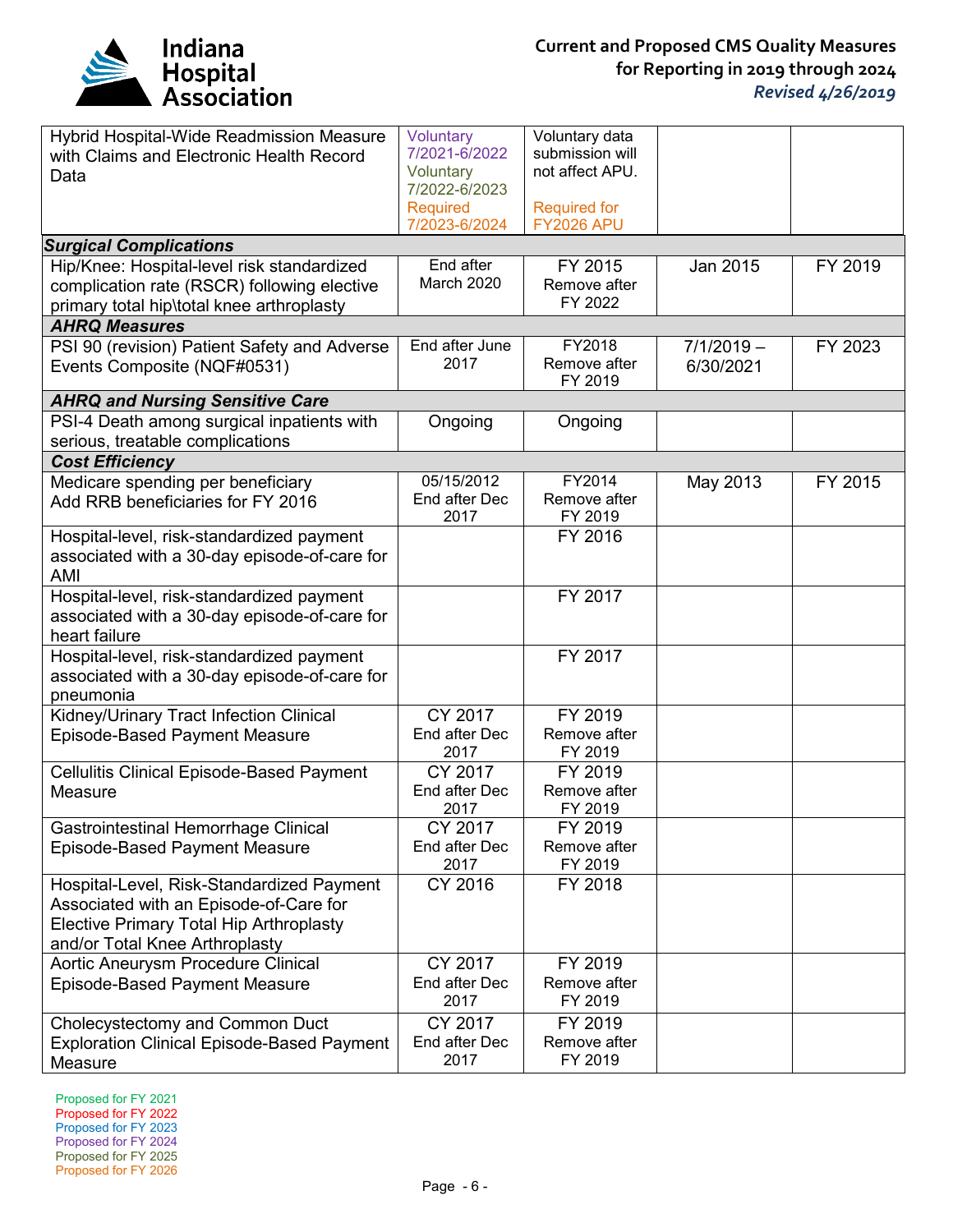

## **Current and Proposed CMS Quality Measures for Reporting in 2019 through 2024** *Revised 4/26/2019*

| Spinal Fusion Clinical Episode-Based     | CY 2017          | FY 2019      |  |
|------------------------------------------|------------------|--------------|--|
| <b>Payment Measure</b>                   | End after Dec    | Remove after |  |
|                                          | 2017             | FY 2019      |  |
| Excess Days in Acute Care after          | Will use 3       | FY 2018      |  |
| Hospitalization for AMI                  | years of data    |              |  |
| Excess Days in Acute Care after          | Will use 3       | FY 2018      |  |
| <b>Hospitalization for Heart Failure</b> | years of data    |              |  |
| Excess Days in Acute Care after          | July $2014 -$    | FY 2019      |  |
| <b>Hospitalization for Pneumonia</b>     | <b>June 2017</b> |              |  |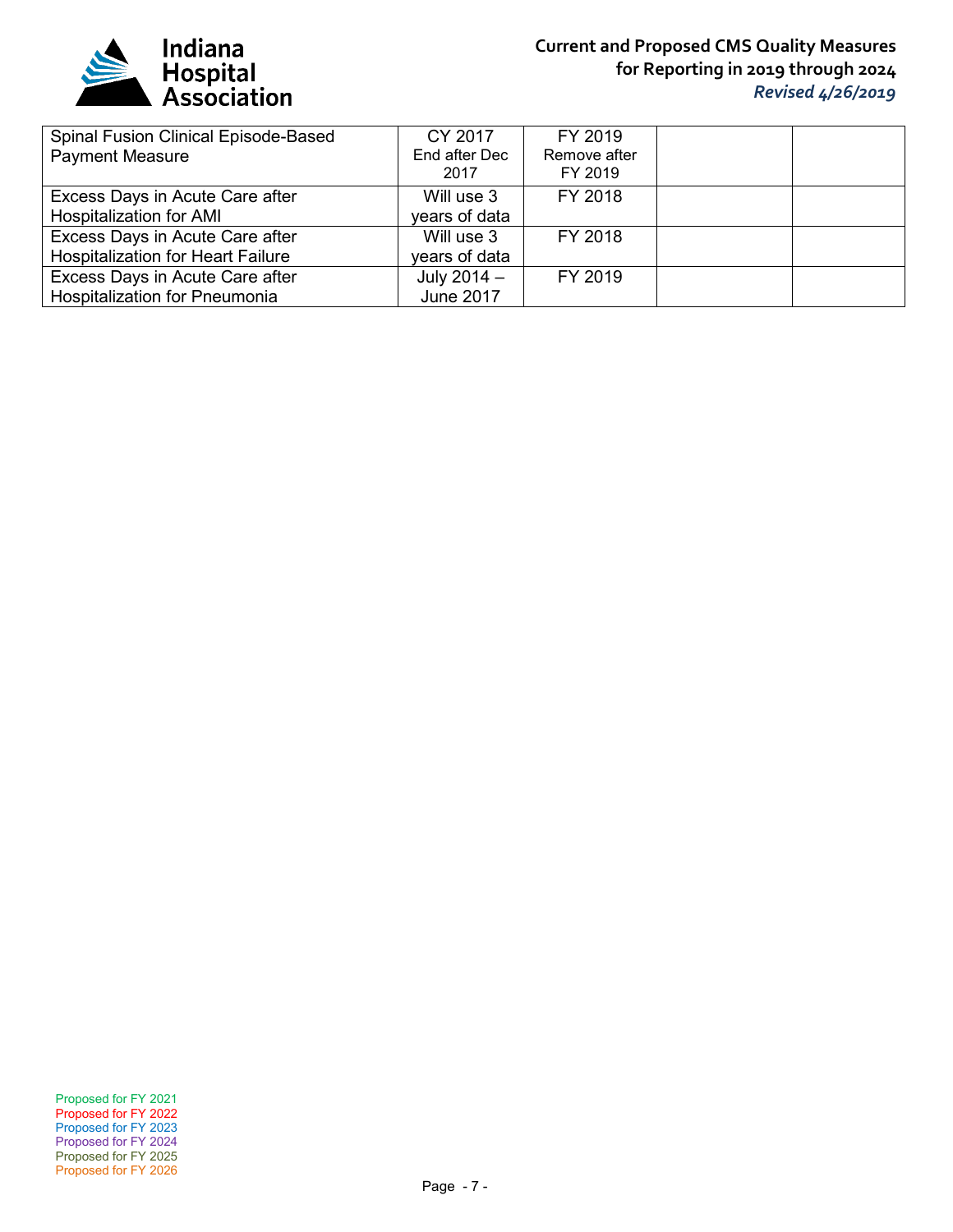

| <b>OUTPATIENT Current</b>                                                                                                                                                           |                                    |                                    |  |  |  |
|-------------------------------------------------------------------------------------------------------------------------------------------------------------------------------------|------------------------------------|------------------------------------|--|--|--|
| <b>Measures Collected and Submitted by Hospital</b>                                                                                                                                 |                                    |                                    |  |  |  |
| <b>HOQRP</b>                                                                                                                                                                        |                                    |                                    |  |  |  |
| <b>MEASURE</b>                                                                                                                                                                      | Reporting effective date           | <b>Affects APU</b>                 |  |  |  |
| <b>Cardiac Care (AMI and CP) Measures</b>                                                                                                                                           |                                    |                                    |  |  |  |
| OP-1 Median time to fibrinolysis                                                                                                                                                    | End after 1Q2018                   | Remove after CY 2019               |  |  |  |
| OP-2 Fibrinolytic therapy received within 30<br>minutes of ED arrival                                                                                                               | Ongoing                            | Ongoing                            |  |  |  |
| OP-3 Median time to transfer to another facility for<br>acute coronary intervention                                                                                                 | Ongoing                            | Ongoing                            |  |  |  |
| OP-4 Aspirin at arrival                                                                                                                                                             | End after 1Q2018                   | Remove after CY 2019               |  |  |  |
| OP-5 Median time to ECG                                                                                                                                                             | Ongoing<br>End after 1Q2019        | Ongoing<br>Remove after CY 2020    |  |  |  |
| <b>ED Throughput</b>                                                                                                                                                                |                                    |                                    |  |  |  |
| OP-18 Median time from ED arrival to ED                                                                                                                                             | Jan 2012                           | CY 2013                            |  |  |  |
| departure for discharged ED patients                                                                                                                                                |                                    |                                    |  |  |  |
| OP-20 Door to diagnostic evaluation by a qualified                                                                                                                                  | Jan 2012                           | CY 2013                            |  |  |  |
| medical professional                                                                                                                                                                | End after 1Q2018                   | Remove after CY 2019               |  |  |  |
| <b>Pain Management</b>                                                                                                                                                              |                                    |                                    |  |  |  |
| OP-21 Median time to pain management for long                                                                                                                                       | Jan 2012                           | CY 2013                            |  |  |  |
| bone fracture                                                                                                                                                                       | End after 1Q2018                   | Remove after CY 2019               |  |  |  |
| <b>Stroke</b>                                                                                                                                                                       |                                    |                                    |  |  |  |
| OP-23 Head CT or MRI scan results for acute<br>ischemic stroke or hemorrhagic stroke patients<br>who received head CT or MRI scan interpretation<br>within 45 minutes of ED arrival | Jan 2012                           | CY 2013                            |  |  |  |
| Chart-Abstracted Measures with Aggregate Data Submission by Web-Based Tool (QualityNet)                                                                                             |                                    |                                    |  |  |  |
| OP-22 ED patient left without being seen                                                                                                                                            | Jan-Jun 2012 Data                  | CY 2013                            |  |  |  |
| OP-29 Endoscopy/Poly surveillance: Appropriate<br>follow-up interval for normal colonoscopy in<br>average risk patients                                                             | April 1, 2014                      | CY 2016                            |  |  |  |
| OP-30 Endoscopy/Poly Surveillance:<br>Colonoscopy Interval for Patients with a History of<br>Adenomatous Polyps - Avoidance of<br>Inappropriate Use                                 | April 1, 2014<br>End after CY 2018 | CY 2016<br>Remove after CY 2020    |  |  |  |
| OP-31 Cataracts - Improvement in patients' visual                                                                                                                                   | January 1, 2015                    | CY 2017 No effect on APU           |  |  |  |
| function within 90 days following cataract surgery                                                                                                                                  | <b>Voluntary Reporting</b>         | Will publicly report data received |  |  |  |
| OP-33 External Beam Radiotherapy for Bone                                                                                                                                           | Jan 2016                           | CY 2018                            |  |  |  |
| <b>Metastases</b>                                                                                                                                                                   |                                    |                                    |  |  |  |
| <b>Measures Reported via NHSN</b>                                                                                                                                                   |                                    |                                    |  |  |  |
| OP-27 Influenza vaccination coverage among                                                                                                                                          | 10/1/2014                          | CY 2016                            |  |  |  |
| healthcare personnel<br>Proposed for FY 2021                                                                                                                                        | End after March 2018               | Remove after CY 2019               |  |  |  |
| Proposed for FY 2022<br>Proposed for FY 2023                                                                                                                                        |                                    |                                    |  |  |  |

Proposed for FY 2023 Proposed for FY 2024 Proposed for FY 2025

Proposed for FY 2026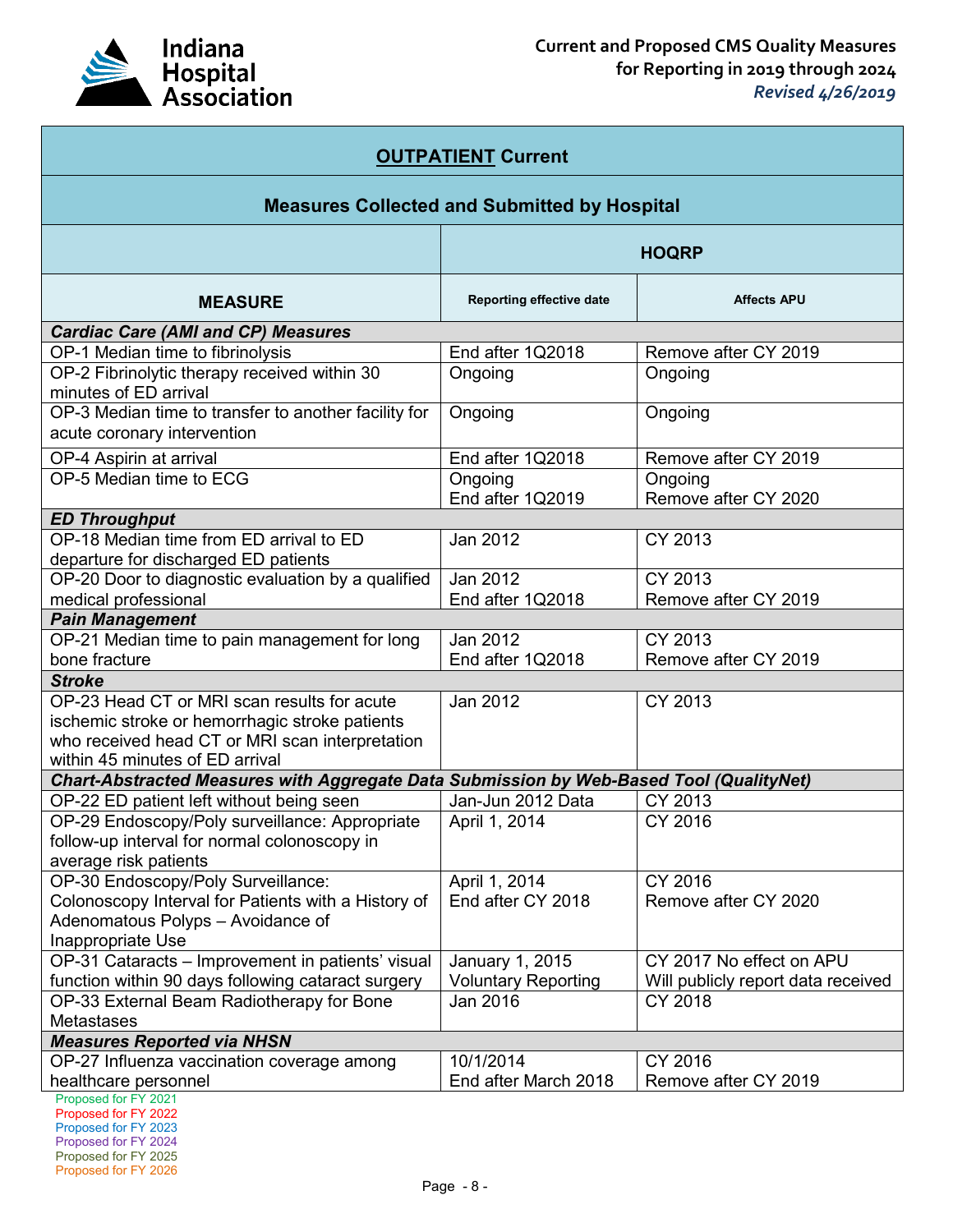

| <b>Structural Measures</b>                                                                |                     |                              |
|-------------------------------------------------------------------------------------------|---------------------|------------------------------|
| OP-12 The ability for providers with health                                               | Jan- Jun 2011Data   | CY 2012                      |
| information technology (HIT) to receive laboratory                                        | End after CY 2018   | Remove after CY 2020         |
| data electronically directly into their                                                   |                     |                              |
| qualified/certified electronic health record (EHR)                                        |                     |                              |
| system as discrete searchable data                                                        |                     |                              |
| OP-17 Tracking clinical results between visits                                            | Jan-Jun 2012 Data   | CY 2013                      |
|                                                                                           | End after CY 2018   | Remove after CY 2020         |
| OP-25 Safe Surgery Checklist Use                                                          | 2012 End after 2017 | CY 2014 Remove after CY 2019 |
| Op-26 Hospital Outpatient Volume Data on                                                  | 2012 End after 2017 | CY 2014 Remove after CY 2019 |
| <b>Selected Outpatient Surgical Procedures</b>                                            |                     |                              |
| Outpatient and Ambulatory Surgery Consumer Assessment of Healthcare Providers and Systems |                     |                              |
| OP-37a OAS CAHPS-About Facilities and Staff                                               | Delayed             | Delayed                      |
| OP-37b OAS CAHPS-Communication about                                                      | Delayed             | Delayed                      |
| Procedure                                                                                 |                     |                              |
| OP-37c OAS CAHPS-Preparation for Discharge                                                | Delayed             | Delayed                      |
| and Recovery                                                                              |                     |                              |
| OP-37d OAS CAHPS-Overall Rating of Facility                                               | Delayed             | Delayed                      |
| OP-37e OAS CAHPS-Recommendation of                                                        | Delayed             | Delayed                      |
| Facility                                                                                  |                     |                              |
|                                                                                           |                     |                              |

## **Claims Based Measures Calculated by CMS (Outpatient)**

|                                                                                                       | <b>HOQRP</b>             |                                 |  |
|-------------------------------------------------------------------------------------------------------|--------------------------|---------------------------------|--|
| <b>MEASURE</b>                                                                                        | Reporting effective date | <b>Affects APU</b>              |  |
| <b>Outcome Measures</b>                                                                               |                          |                                 |  |
| OP-32 Facility 7-Day Risk-Standardized Hospital<br>Visit Rate after Outpatient Colonoscopy            | CY 2016                  | CY 2018                         |  |
| OP-35 Admissions and Emergency Department<br>Visits for Patients Receiving Outpatient<br>Chemotherapy | CY 2018                  | <b>CY 2020</b>                  |  |
| OP-36 Hospital Visits after Hospital Outpatient<br>Surgery                                            | CY 2018                  | CY 2020                         |  |
| <b>Imaging Efficiency Measures</b>                                                                    |                          |                                 |  |
| OP-8 MRI lumbar spine for low back pain                                                               | Ongoing                  | Ongoing                         |  |
| OP-9 Mammography follow-up rates                                                                      | Ongoing                  | Ongoing<br>Remove after CY 2020 |  |
| OP-10 Abdomen computed tomography (CT) use<br>of contrast material                                    | Ongoing                  | Ongoing                         |  |
| OP-11 Thorax CT use of contrast material                                                              | Ongoing                  | Ongoing<br>Remove after CY 2020 |  |
| OP-13 Cardiac imaging for preoperative risk<br>assessment for non-cardiac low-risk surgery            | CY 2010                  | CY 2012                         |  |
| OP-14 Simultaneous use of brain CT and sinus<br>СT                                                    | CY 2010                  | CY 2012<br>Remove after CY 2020 |  |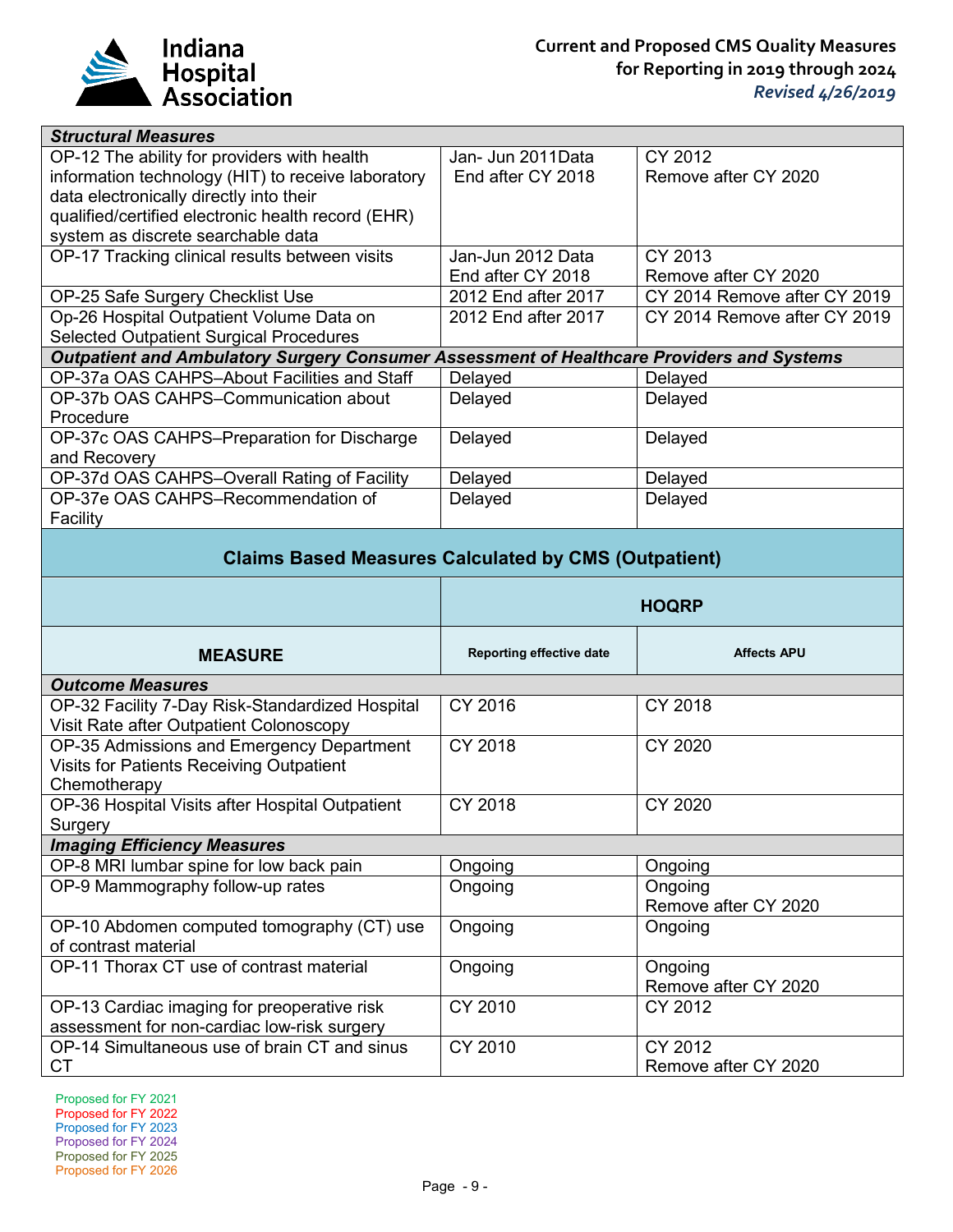

| <b>AMBULATORY SURGERY CENTER Current</b>                                                                                                             |                                               |                                                                |  |  |
|------------------------------------------------------------------------------------------------------------------------------------------------------|-----------------------------------------------|----------------------------------------------------------------|--|--|
| <b>Measures Collected and Submitted by Hospital</b>                                                                                                  |                                               |                                                                |  |  |
| <b>ASCQR Program</b>                                                                                                                                 |                                               |                                                                |  |  |
| <b>MEASURE</b>                                                                                                                                       | <b>Reporting effective date</b>               | <b>Affects APU</b>                                             |  |  |
| Chart-Abstracted Measures Reported Through Quality Data Codes on Part B Claims                                                                       |                                               |                                                                |  |  |
| <b>ASC-1 Patient Burn</b>                                                                                                                            | Oct 2012                                      | CY 2014                                                        |  |  |
| <b>ASC-2 Patient Fall</b>                                                                                                                            | Oct 2012                                      | CY 2014                                                        |  |  |
| ASC-3 Wrong Site, Wrong Side, Wrong Patient,<br>Wrong Procedure, Wrong Implant                                                                       | Oct 2012                                      | CY 2014                                                        |  |  |
| <b>ASC-4 Hospital Transfer/Admission</b>                                                                                                             | Oct 2012                                      | CY 2014                                                        |  |  |
| Chart-Abstracted Measures with Aggregate Data Submission by Web-Based Tool (QualityNet)                                                              |                                               |                                                                |  |  |
| ASC-9 Endoscopy/Poly surveillance: Appropriate<br>follow-up interval for normal colonoscopy in<br>average risk patients                              | April 1, 2014                                 | CY 2016                                                        |  |  |
| ASC-10 Endoscopy/Poly Surveillance:<br>Colonoscopy Interval for Patients with a History of<br>Adenomatous Polyps - Avoidance of<br>Inappropriate Use | April 1, 2014<br>End after 2018               | CY 2016<br>Remove after CY 2020                                |  |  |
| ASC-11 Cataracts - Improvement in patient's<br>visual function within 90 days following cataract<br>surgery                                          | January 1, 2015<br><b>Voluntary Reporting</b> | CY 2017 No effect on APU<br>Will publicly report data received |  |  |
| ASC-13 Normothermia Outcome                                                                                                                          | CY 2018                                       | CY 2020                                                        |  |  |
| <b>ASC-14 Unplanned Anterior Vitrectomy</b>                                                                                                          | CY 2018                                       | CY 2020                                                        |  |  |
| <b>Healthcare Associated Infections Reported to NHSN</b>                                                                                             |                                               |                                                                |  |  |
| ASC-8 Influenza Vaccination Coverage among                                                                                                           | Oct 2014                                      | CY2016                                                         |  |  |
| <b>Healthcare Personnel</b>                                                                                                                          | End after March 2018                          | Remove after CY 2019                                           |  |  |
| Outpatient and Ambulatory Surgery Consumer Assessment of Healthcare Providers and Systems                                                            |                                               |                                                                |  |  |
| ASC-15a OAS CAHPS-About Facilities and Staff                                                                                                         | Delayed                                       | Delayed                                                        |  |  |
| ASC-15b OAS CAHPS-Communication about<br>Procedure                                                                                                   | Delayed                                       | Delayed                                                        |  |  |
| ASC-15c OAS CAHPS-Preparation for Discharge<br>and Recovery                                                                                          | Delayed                                       | Delayed                                                        |  |  |
| ASC-15d OAS CAHPS-Overall Rating of Facility                                                                                                         | Delayed                                       | Delayed                                                        |  |  |
| ASC-15e OAS CAHPS-Recommendation of<br>Facility                                                                                                      | Delayed                                       | Delayed                                                        |  |  |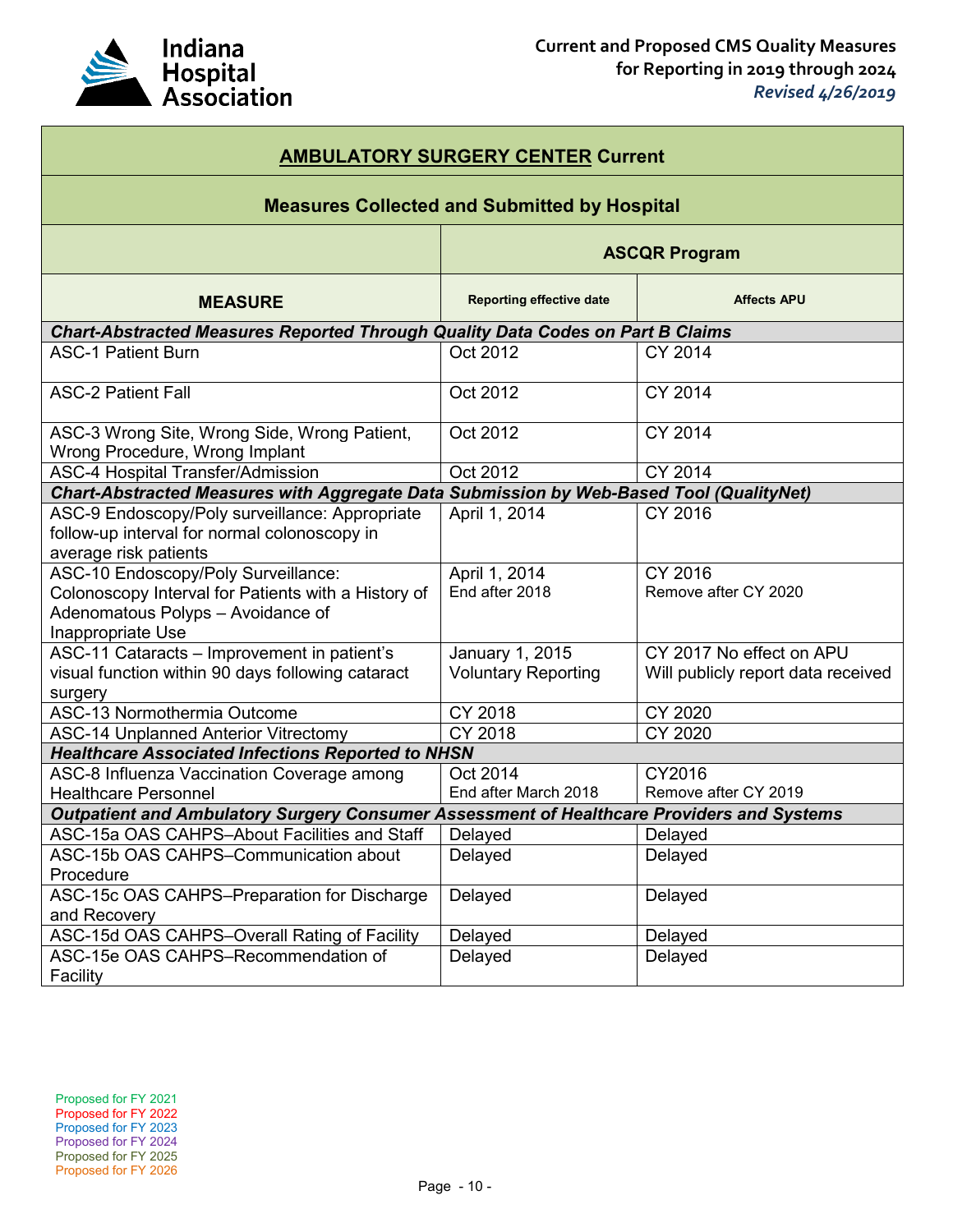

| <b>Claims Based Measures Calculated by CMS</b>   |                                 |                    |  |  |  |
|--------------------------------------------------|---------------------------------|--------------------|--|--|--|
|                                                  | <b>ASCQR Program</b>            |                    |  |  |  |
| <b>MEASURE</b>                                   | <b>Reporting effective date</b> | <b>Affects APU</b> |  |  |  |
| <b>Endoscopy Measure</b>                         |                                 |                    |  |  |  |
| ASC-12 Facility 7-Day Risk-Standardized Hospital | CY 2016                         | CY 2018            |  |  |  |
| Visit Rate after Outpatient Colonoscopy          |                                 |                    |  |  |  |
| ASC-17 Hospital Visits after Orthopedic          | CY 2019 & 2020                  | CY 2022            |  |  |  |
| <b>Ambulatory Surgical Center Procedures</b>     |                                 |                    |  |  |  |
| ASC-18 Hospital Visits after Urology Ambulatory  | CY 2019 & 2020                  | CY 2022            |  |  |  |
| <b>Surgical Center Procedures</b>                |                                 |                    |  |  |  |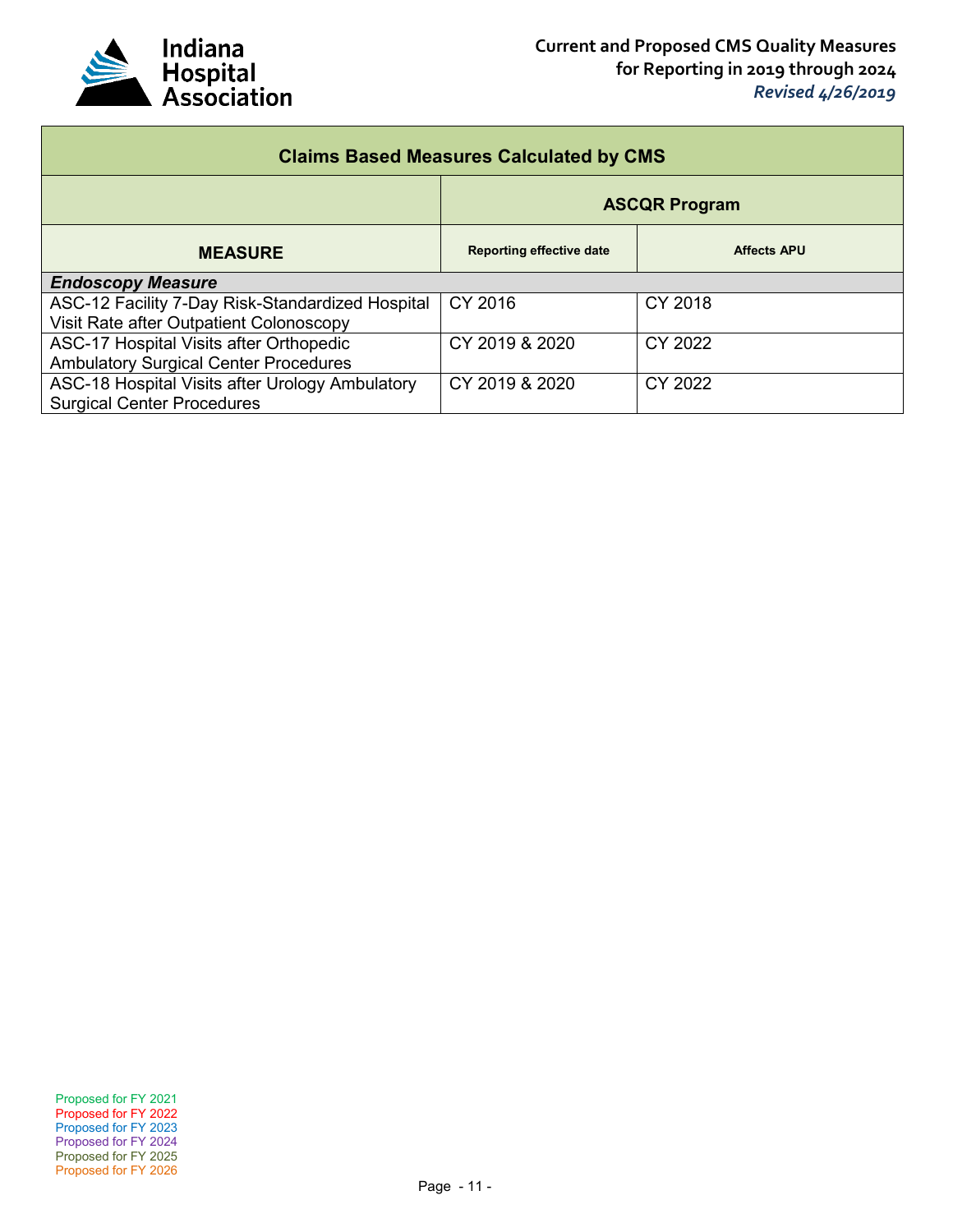

| <b>LONG-TERM CARE HOSPITAL Current and Proposed</b>                                                                                                   |                                 |                                 |  |
|-------------------------------------------------------------------------------------------------------------------------------------------------------|---------------------------------|---------------------------------|--|
| <b>Measures Collected and Submitted by Hospital</b>                                                                                                   |                                 |                                 |  |
|                                                                                                                                                       | <b>LTCHQR Program</b>           |                                 |  |
| <b>MEASURE</b>                                                                                                                                        | <b>Reporting effective date</b> | <b>Affects APU</b>              |  |
| <b>Chart-Abstracted Measures Reported Using the LTCH CARE Data Set (QIES ASAP)</b>                                                                    |                                 |                                 |  |
| Percent of Residents or Patients with Pressure<br>Ulcers that are New or Worsened (Short-Stay)                                                        | Oct 2012                        | FY 2014<br>Remove after FY2019  |  |
| Changes in Skin Integrity Post-Acute Care:<br>Pressure Ulcer/Injury                                                                                   | <b>July 2018</b>                | FY 2020                         |  |
| Percent of residents or patients who were<br>assessed and appropriately given the seasonal<br>Influenza Vaccine (Short-Stay)                          | Oct 2014<br>End after Sept 2018 | FY 2016<br>Remove after FY2020  |  |
| Percent of Residents Experiencing One or More<br>Falls with Major Injury                                                                              | April 2016                      | FY 2018                         |  |
| Percent of LTCH Patients with an Admission<br>and Discharge Functional Assessment and a<br>Care Plan that Addresses Function                          | April 2016                      | FY 2018                         |  |
| Application of Percent of LTCH Patients with an<br>Admission and Discharge Functional<br>Assessment and a Care Plan that Addresses<br><b>Function</b> | April 2016                      | FY 2018                         |  |
| Change in Mobility among LTCH Patients<br><b>Requiring Ventilator Support</b>                                                                         | April 2016                      | FY 2018                         |  |
| Drug Regimen Review Conducted with Follow-<br>Up for Identified Issues                                                                                | April 2018                      | FY 2020                         |  |
| Compliance with Spontaneous Breathing Trial<br>(SBT) by Day 2 of the LTCH Stay.                                                                       | <b>July 2018</b>                | FY 2020                         |  |
| <b>Ventilator Liberation Rate</b>                                                                                                                     | <b>July 2018</b>                | FY 2020                         |  |
| Transfer of Health Information to the Provider,<br><b>Post-Acute Care</b>                                                                             | <b>Oct 2020</b>                 | <b>FY2022</b>                   |  |
| Transfer of Health Information to the Patient,<br><b>Post-Acute Care</b>                                                                              | <b>Oct 2020</b>                 | <b>FY2022</b>                   |  |
| <b>Healthcare Associated Infections Reported to NHSN</b>                                                                                              |                                 |                                 |  |
| <b>Urinary Catheter-Associated Urinary Tract</b><br>Infection (CAUTI)                                                                                 | Oct 2012                        | FY 2014                         |  |
| <b>Central Line Catheter-Associated Bloodstream</b><br>Infection (CLABSI)                                                                             | Oct 2012                        | FY 2014                         |  |
| Influenza Vaccination coverage among<br>healthcare personnel                                                                                          | Oct 2014                        | FY 2016                         |  |
| Facility-Wide Inpatient Hospital-onset MRSA<br>Bacteremia Outcome Measure                                                                             | Jan 2015<br>End after Sept 2018 | FY 2017<br>Remove after FY 2019 |  |

Proposed for FY 2026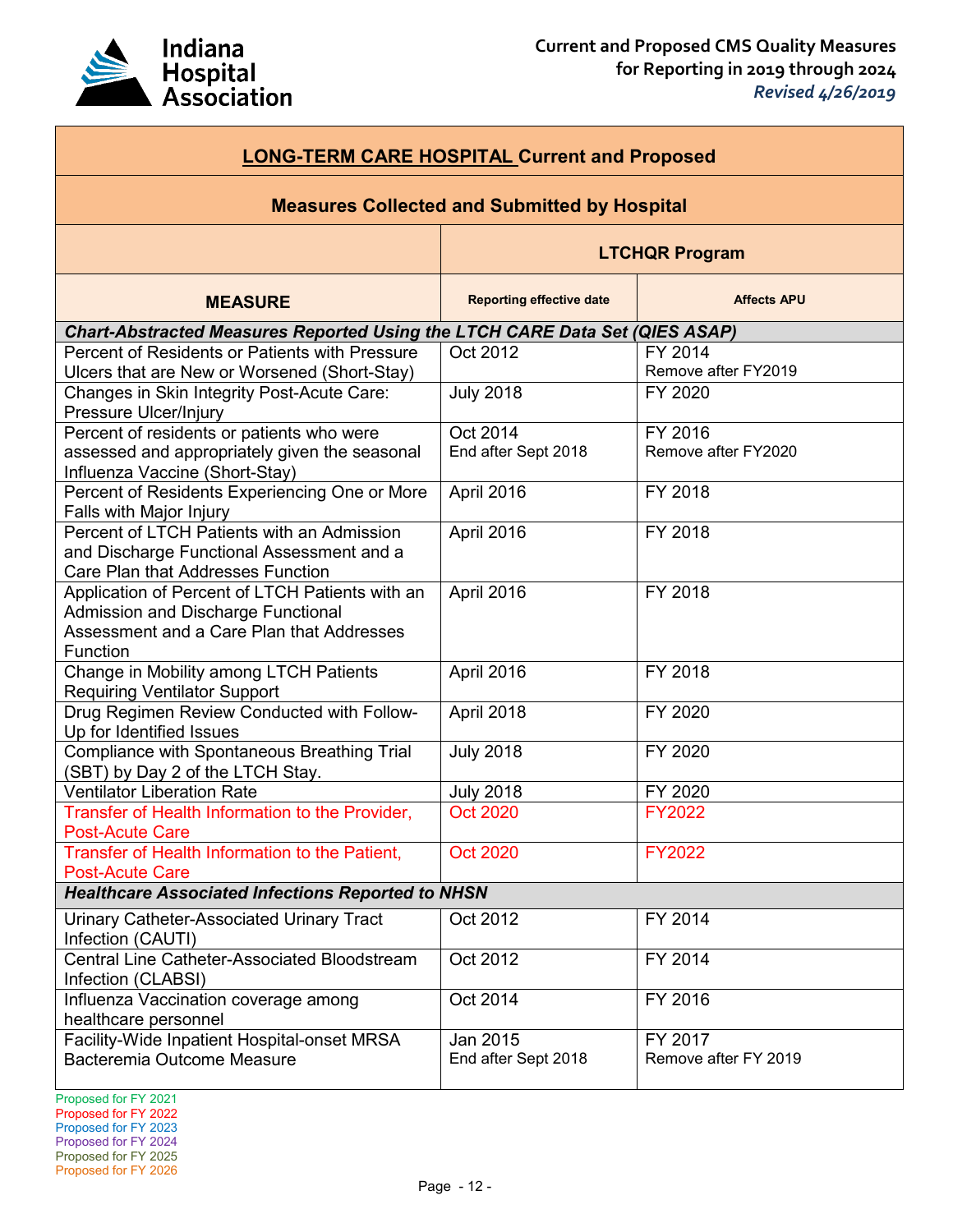

| Facility-wide Inpatient Hospital-onset<br>Clostridium difficile Infection (CDI) Outcome<br>Measure | Jan 2015                        | FY 2017                         |
|----------------------------------------------------------------------------------------------------|---------------------------------|---------------------------------|
| Ventilator-Associated Event Outcome Measure                                                        | Jan 2016<br>End after Sept 2018 | FY 2018<br>Remove after FY 2019 |
| <b>Claims Based Measures Calculated by CMS (Long-Term Care Hospitals)</b>                          |                                 |                                 |
|                                                                                                    |                                 | <b>LTCHQR Program</b>           |
|                                                                                                    |                                 |                                 |
| <b>MEASURE</b>                                                                                     | <b>Reporting effective date</b> | <b>Affects APU</b>              |
| <b>Resource Use and Other Measures (IMPACT)</b>                                                    |                                 |                                 |
| Potentially Preventable 30-day Post-Discharge                                                      | CY 2016 and 2017                | FY 2018                         |
| <b>Readmission Measure</b>                                                                         |                                 |                                 |
| Medicare Spending Per Beneficiary                                                                  | CY 2016 and 2017                | FY 2018                         |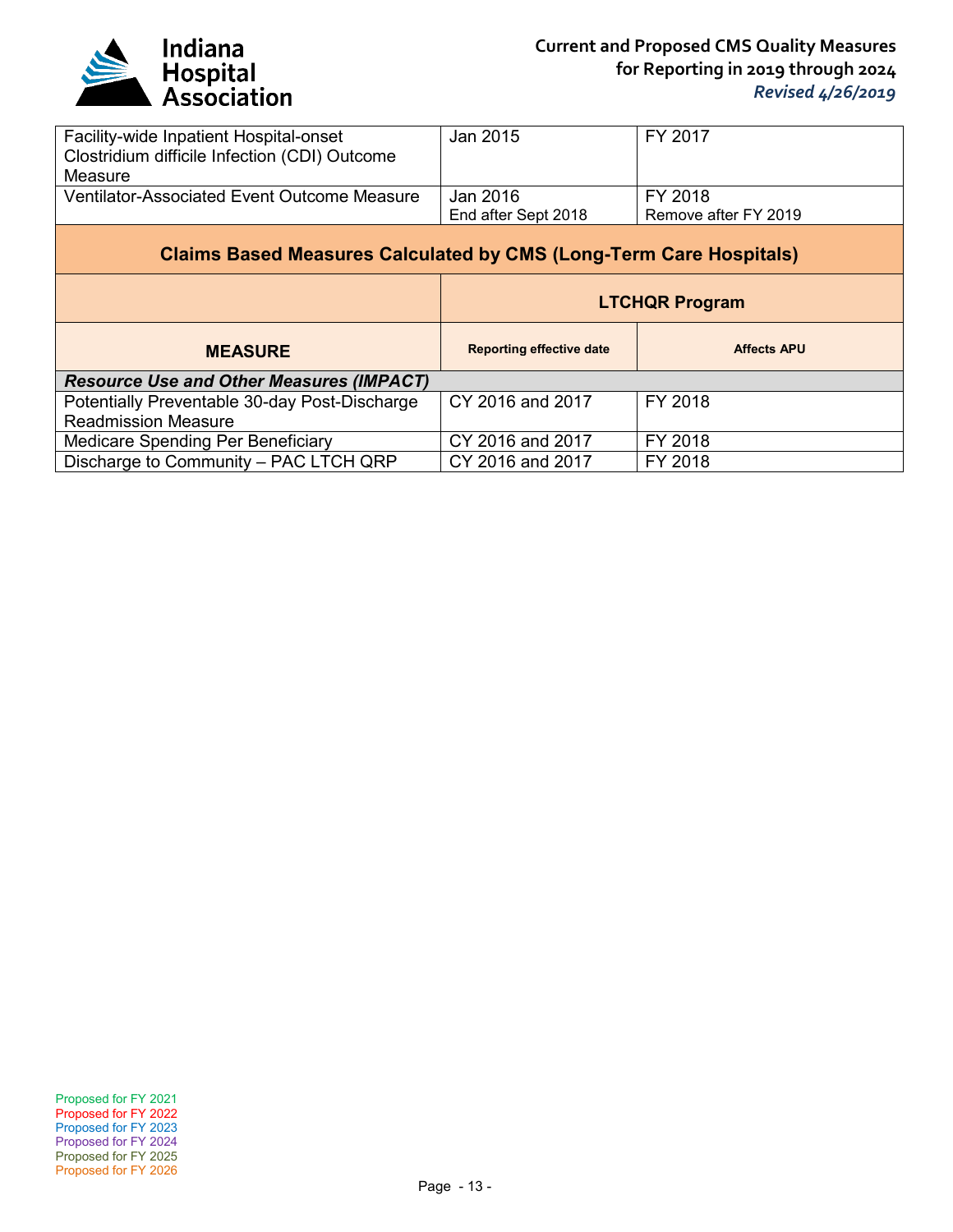

| <b>INPATIENT PSYCHIATRIC FACILITIES Current and Proposed</b>                                           |                                |                              |  |
|--------------------------------------------------------------------------------------------------------|--------------------------------|------------------------------|--|
| <b>Measures Collected and Submitted by Hospital</b>                                                    |                                |                              |  |
|                                                                                                        | <b>IPFQR Program</b>           |                              |  |
| <b>MEASURE</b>                                                                                         | Reporting effective date       | <b>Affects APU</b>           |  |
| <b>Hospital Based Inpatient Psychiatric Services</b>                                                   |                                |                              |  |
| HBIPS-2 Hours of physical restraint use                                                                | Oct 2012                       | FY 2014                      |  |
| HBIPS-3 Hours of seclusion use                                                                         | Oct 2012                       | FY 2014                      |  |
| HBIPS-5 Patients discharged on multiple<br>antipsychotic medications with appropriate<br>justification | Oct 2012                       | FY 2014                      |  |
| <b>Substance Use</b>                                                                                   |                                |                              |  |
| <b>SUB-1 Alcohol Use Screening</b>                                                                     | Jan 2014<br>End after Dec 2017 | FY 2016 Remove after FY 2019 |  |
| SUB-2 Alcohol Use Brief Intervention Provided<br>or Offered                                            | Jan 2016                       | FY 2018                      |  |
| SUB-2a Alcohol Use Brief Intervention                                                                  | Jan 2016                       | FY 2018                      |  |
| SUB-3 Alcohol and Drug Use Disorder<br>Treatment Provided or Offered at Discharge                      | Jan 2017                       | FY 2019                      |  |
| SUB-3a Alcohol and Drug Use Disorder<br><b>Treatment at Discharge</b>                                  | Jan 2017                       | FY 2019                      |  |
| <b>Tobacco Treatment</b>                                                                               |                                |                              |  |
| <b>TOB-1 Tobacco Use Screening</b>                                                                     | Jan 2015<br>End after Dec 2017 | FY 2017 Remove after FY 2019 |  |
| <b>TOB-2 Tobacco Use Treatment Provided or</b><br>Offered                                              | Jan 2015                       | FY 2017                      |  |
| <b>TOB-2a Tobacco Use Treatment</b>                                                                    | Jan 2015                       | FY 2017                      |  |
| <b>TOB-3 Tobacco Treatment Provided or Offered</b><br>at Discharge                                     | Jan 2016                       | FY 2018                      |  |
| TOB-3a Tobacco Treatment at Discharge                                                                  | Jan 2016                       | FY 2018                      |  |
| <b>Immunization</b>                                                                                    |                                |                              |  |
| IMM-2 Influenza Immunization                                                                           | Oct 2015                       | FY 2017                      |  |
| <b>Transition of Care</b>                                                                              |                                |                              |  |
| <b>Transition Record with Specified Elements</b><br><b>Received by Discharged Patients</b>             | Jan 2017                       | FY 2019                      |  |
| <b>Timely Transmission of Transition Record</b>                                                        | Jan 2017                       | FY 2019                      |  |
| <b>Metabolic Disorders</b>                                                                             |                                |                              |  |
| <b>Screening for Metabolic Disorders</b>                                                               | Jan 2017                       | FY 2019                      |  |
| <b>Healthcare Associated Infections Reported to NHSN</b>                                               |                                |                              |  |
| Influenza Vaccination Coverage Among<br><b>Healthcare Personnel</b>                                    | Oct 2015<br>End after Dec 2017 | FY 2017 Remove after FY 2019 |  |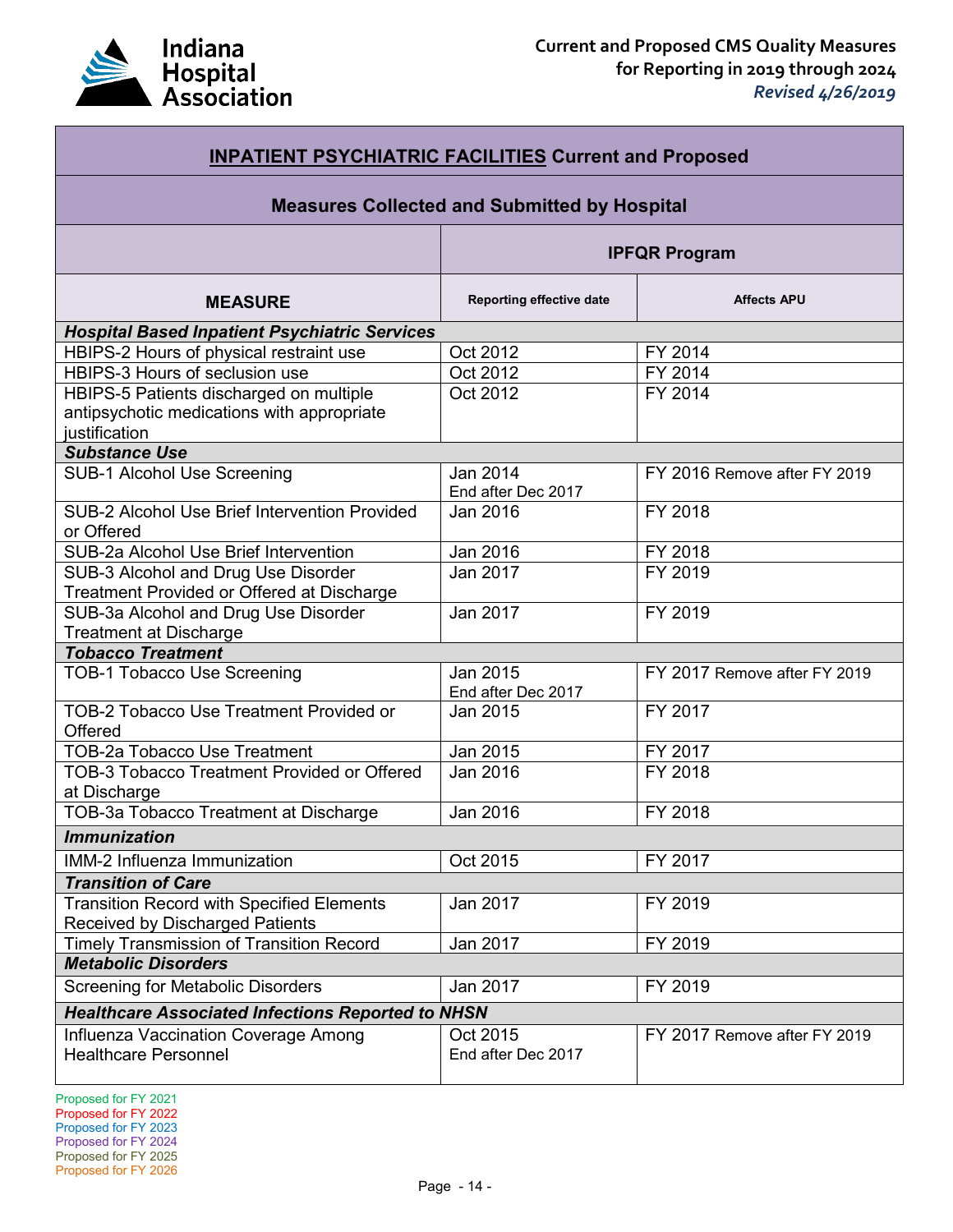

| <b>Non-Measure Data</b>                            |                                 |                              |
|----------------------------------------------------|---------------------------------|------------------------------|
| Submit aggregate population counts by              | CY 2015                         | FY 2017                      |
| diagnostic group                                   |                                 |                              |
| Submit aggregate population counts by payer        | CY 2015                         | FY 2017                      |
| <b>Structural Measure</b>                          |                                 |                              |
| Assessment of Patient Experience of Care           | End after Dec 2017              | FY 2016 Remove after FY 2019 |
| Use of an Electronic Health Record (EHR)           | End after Dec 2017              | FY 2016 Remove after FY 2019 |
| <b>Claims Based Measures Calculated by CMS</b>     |                                 |                              |
| <b>IPFQR Program</b>                               |                                 |                              |
|                                                    |                                 |                              |
| <b>MEASURE</b>                                     | <b>Reporting effective date</b> | <b>Affects APU</b>           |
| <b>Clinical Quality of Care Measure</b>            |                                 |                              |
| Follow-up After Hospitalization for Mental Illness | <b>July 2013</b>                | FY 2016                      |
| <b>Medication Continuation following Discharge</b> | <b>July 2017</b>                | FY 2021                      |
| from an IPF                                        |                                 |                              |
| <b>Readmission Measure</b>                         |                                 |                              |
| 30 Day All-Cause Unplanned Readmission             |                                 | FY 2019                      |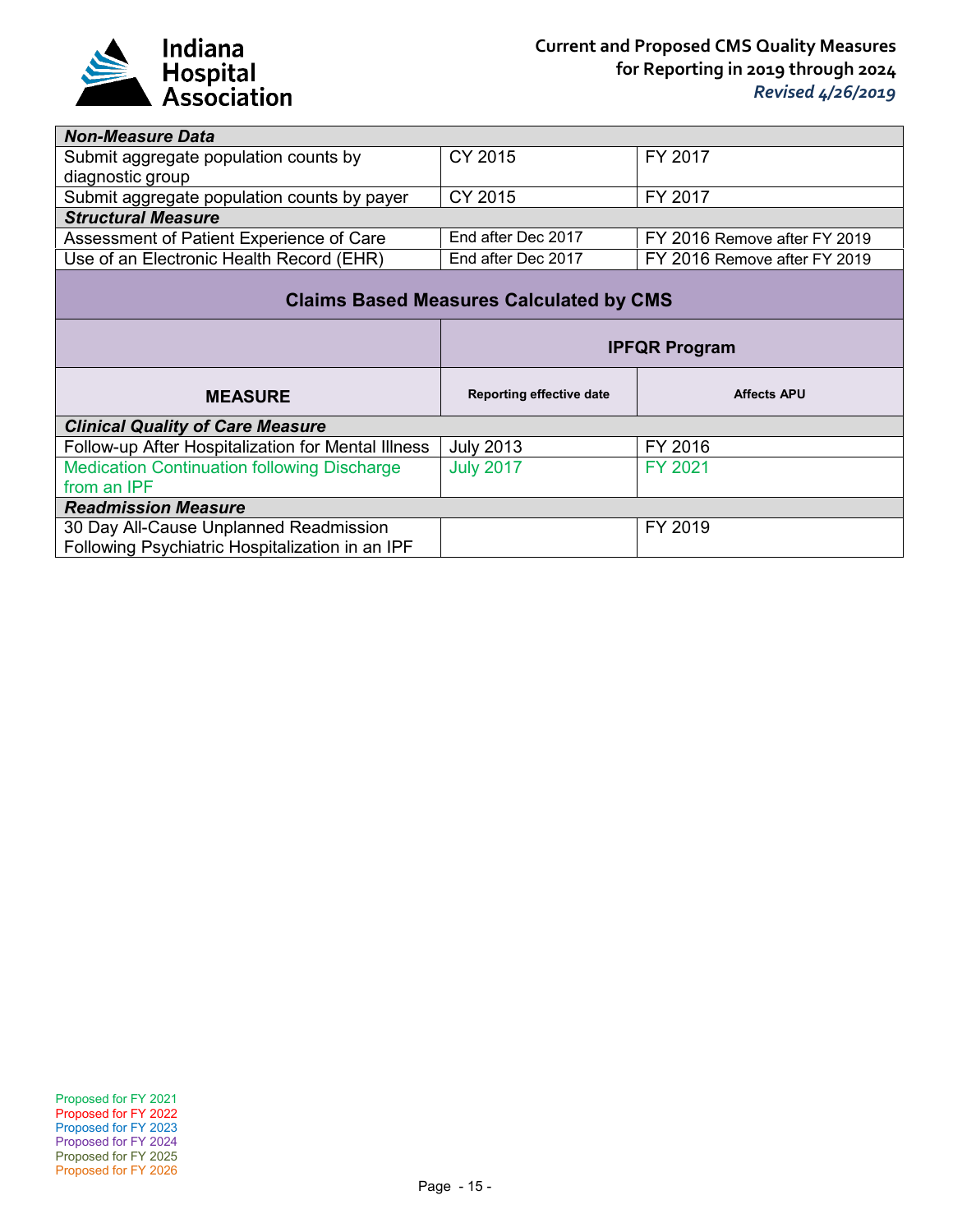

| <b>INPATIENT REHABILITATION FACILITY Current and Proposed</b>                                                                                             |                                  |                              |
|-----------------------------------------------------------------------------------------------------------------------------------------------------------|----------------------------------|------------------------------|
| <b>Measures Collected and Submitted by Hospital</b>                                                                                                       |                                  |                              |
|                                                                                                                                                           | <b>IRF QRP</b>                   |                              |
| <b>MEASURE</b>                                                                                                                                            | <b>Reporting effective date</b>  | <b>Affects APU</b>           |
| <b>Chart-Abstracted Measures Reported Through IRF-Patient Assessment Instrument (IRF-PAI)</b>                                                             |                                  |                              |
| Percent of Residents or Patients with Pressure<br>Ulcers That are New or Worsened (Short-Stay)                                                            | Oct 2014<br>Ends after Sept 2018 | FY 2017 Remove after FY 2019 |
| Changes in Skin Integrity Post-Acute Care:<br>Pressure Ulcer/Injury                                                                                       | Oct 2018                         | FY 2020                      |
| Percent of Residents or Patients Who Were<br>Assessed and Appropriately Given the Seasonal<br>Influenza Vaccine (Short Stay) (NQF#0680)                   | Oct 2014<br>End after Sept 2018  | FY 2017 Remove after 2020    |
| Percent of Residents Experiencing One or More<br>Falls with Major Injury (Application of<br>NQF#0674)                                                     | Oct 2016                         | FY 2018                      |
| Percent of LTCH Patients with an Admission<br>and Discharge Functional Assessment and a<br>Care Plan that Addresses Function (Application<br>of NQF#2631) | Oct 2016                         | FY 2018                      |
| Change in Self-Care Score for Medical<br>Rehabilitation Patients (NQF#2633)                                                                               | Oct 2016                         | FY 2018                      |
| Change in Mobility Score for Medical<br>Rehabilitation Patients (NQF#2634)                                                                                | Oct 2016                         | FY 2018                      |
| Discharge Self-Care Score for Medical<br>Rehabilitation Patients (NQF#2635)                                                                               | Oct 2016                         | FY 2018                      |
| Discharge Mobility Score for Medical<br>Rehabilitation Patients (NQF#2636)                                                                                | Oct 2016                         | FY 2018                      |
| Drug Regimen Review Conducted with Follow-<br>Up for Identified Issues                                                                                    | Oct 2018                         | FY 2020                      |
| Transfer of Health Information to the Provider,<br><b>Post-Acute Care</b>                                                                                 | <b>Oct 2020</b>                  | <b>FY2022</b>                |
| Transfer of Health Information to the Patient,<br><b>Post-Acute Care</b>                                                                                  | <b>Oct 2020</b>                  | <b>FY2022</b>                |
| <b>Quality Measures Reported to NHSN</b>                                                                                                                  |                                  |                              |
| Urinary Catheter-Associated Urinary Tract<br>Infection (CAUTI) (NQF#0138)                                                                                 | Oct 2012                         | FY 2014                      |
| Influenza Vaccination Coverage among<br>Healthcare Personnel (NQF#0431)                                                                                   | Oct 2014                         | FY 2016                      |
| NHSN Facility-wide Inpatient Hospital-Onset<br><b>MRSA Bacteremia Outcome Measure</b><br>(NQF#1716)                                                       | Jan 2015<br>End after Sept 2018  | FY 2017 Remove after 2019    |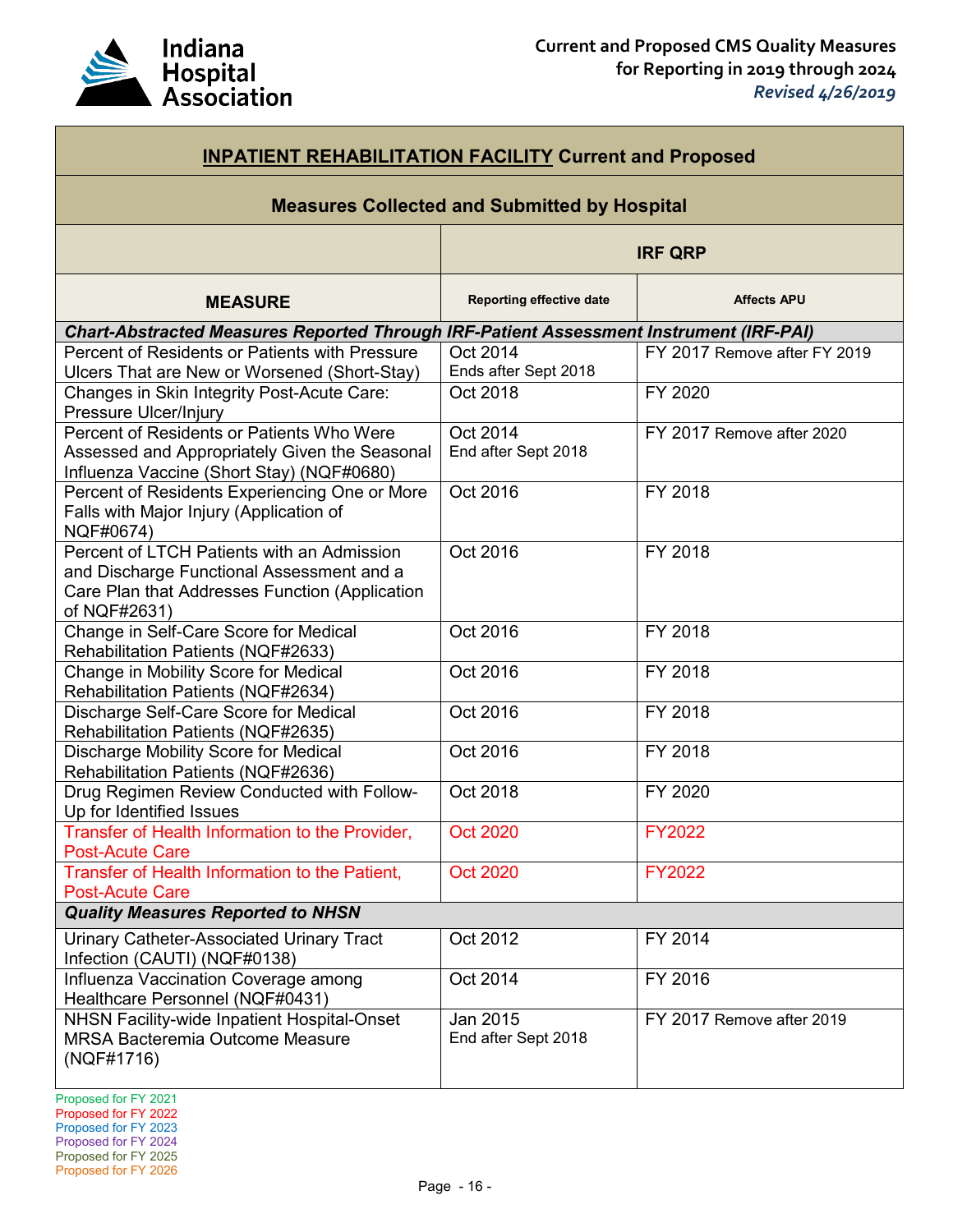

| NHSN Facility-wide Inpatient Hospital-Onset<br>Clostridium Difficile Infection (CDI) Outcome<br>Measure (NQF#1717) | Jan 2015                        | FY 2017            |  |
|--------------------------------------------------------------------------------------------------------------------|---------------------------------|--------------------|--|
| <b>Claims Based Measures Calculated by CMS (Inpatient Rehab Facilities)</b>                                        |                                 |                    |  |
|                                                                                                                    |                                 | <b>IRF QRP</b>     |  |
| <b>MEASURE</b>                                                                                                     | <b>Reporting effective date</b> | <b>Affects APU</b> |  |
|                                                                                                                    |                                 |                    |  |
| <b>Resource Use and Other Measures (IMPACT)</b>                                                                    |                                 |                    |  |
| Discharge to Community                                                                                             | CY 2016 and 2017                | FY 2018            |  |
| Medicare Spending Per Beneficiary                                                                                  | CY 2016 and 2017                | FY 2018            |  |
| Potentially Preventable 30-day Post-Discharge                                                                      | CY 2016 and 2017                | FY 2018            |  |
| <b>Readmission Measure for IRFs</b>                                                                                |                                 |                    |  |
| <b>Potentially Preventable Within Stay</b><br><b>Readmission Measure for IRFs</b>                                  | CY 2016 and 2017                | FY 2018            |  |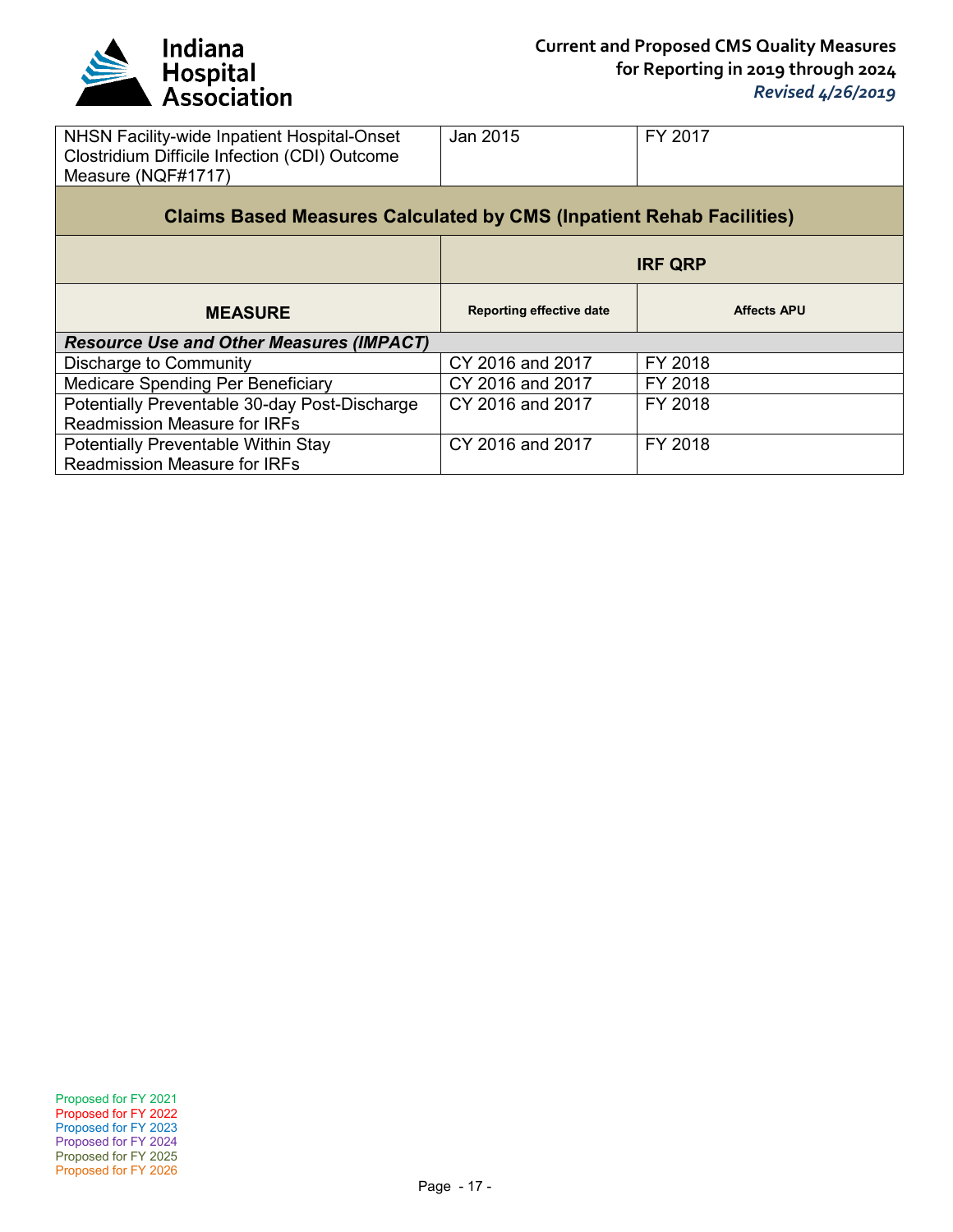

| <b>END-STAGE RENAL DISEASE FACILITY Current</b>                       |                           |                                 |
|-----------------------------------------------------------------------|---------------------------|---------------------------------|
| <b>Measures Collected and Submitted by Facility</b>                   |                           |                                 |
|                                                                       | <b>ESRD QIP</b>           |                                 |
| <b>MEASURE</b>                                                        | Reporting effective date  | <b>Affects Reimbursement</b>    |
| <b>Measures Reported through NHSN</b>                                 |                           |                                 |
| Bloodstream Infection in Hemodialysis<br>Outpatients                  | 2014                      | PY 2016                         |
| Healthcare Personnel Influenza Vaccination                            | 10/1/2015                 | PY 2018 Remove after PY 2020    |
| <b>Dialysis Event Reporting</b>                                       | CY 2017                   | PY 2019                         |
| <b>Measures Reported through CROWNWeb</b>                             |                           |                                 |
| <b>ICH CAHPS</b>                                                      | 2012                      | PY 2014                         |
| <b>Mineral Metabolism</b>                                             | 2012 End after CY2017     | PY 2014 Remove after PY 2019    |
| Hypercalcemia (NQF#1454)                                              | 2014                      | PY 2016                         |
| <b>Clinical Depression Screening and Follow-Up</b>                    | 2016                      | PY 2018                         |
| Pain Assessment and Follow-Up                                         | 2016 End after 2018       | PY 2018 Remove after PY 2020    |
| <b>Serum Phosphorus</b>                                               | 2018 End after 2018       | PY 2020 Remove after PY 2020    |
| <b>Ultrafiltration Rate</b>                                           | CY 2018                   | PY 2020                         |
| Hemodialysis Vascular Access: Standardized<br>Fistula Rate (NQF#2977) | CY 2019                   | PY 2021                         |
| Hemodialysis Vascular Access: Long-Term<br>Catheter Rate (NQF#2978)   | CY 2019                   | PY 2021                         |
| Percentage of Prevalent Patients Waitlisted                           | CY 2020                   | PY 2022                         |
| <b>Medication Reconciliation</b>                                      | CY 2020                   | PY 2022                         |
| <b>Claims Based Measures Calculated by CMS</b>                        |                           |                                 |
|                                                                       | <b>ESRD QIP</b>           |                                 |
| <b>MEASURE</b>                                                        | Reporting effective date  | <b>Affects Reimbursement</b>    |
| Vascular Access Type: AV Fistula (NQF#0257)                           | Jan 2012                  | PY 2014                         |
|                                                                       | End after CY 2018         | Remove after PY 2020            |
| Vascular Access Type -Minimizing use of                               | Jan 2012                  | PY 2014                         |
| Catheters as Chronic Dialysis Access<br>(NQF#0256)                    | End after CY 2018         | Remove after PY 2020            |
| Kt/V Dialysis Adequacy - Adult Hemodialysis                           | CY 2013                   | PY 2015                         |
| (NQF#0249)                                                            | End after 2016            | Remove after PY 2018            |
| Kt/V Dialysis Adequacy - Adult Peritoneal                             | CY 2013                   | PY 2015                         |
| Dialysis (NQF#0318)                                                   | End after 2016            | Remove after PY 2018            |
| Kt/V Dialysis Adequacy - Pediatric Hemodialysis<br>(NQF#1423)         | CY 2013<br>End after 2016 | PY 2015<br>Remove after PY 2018 |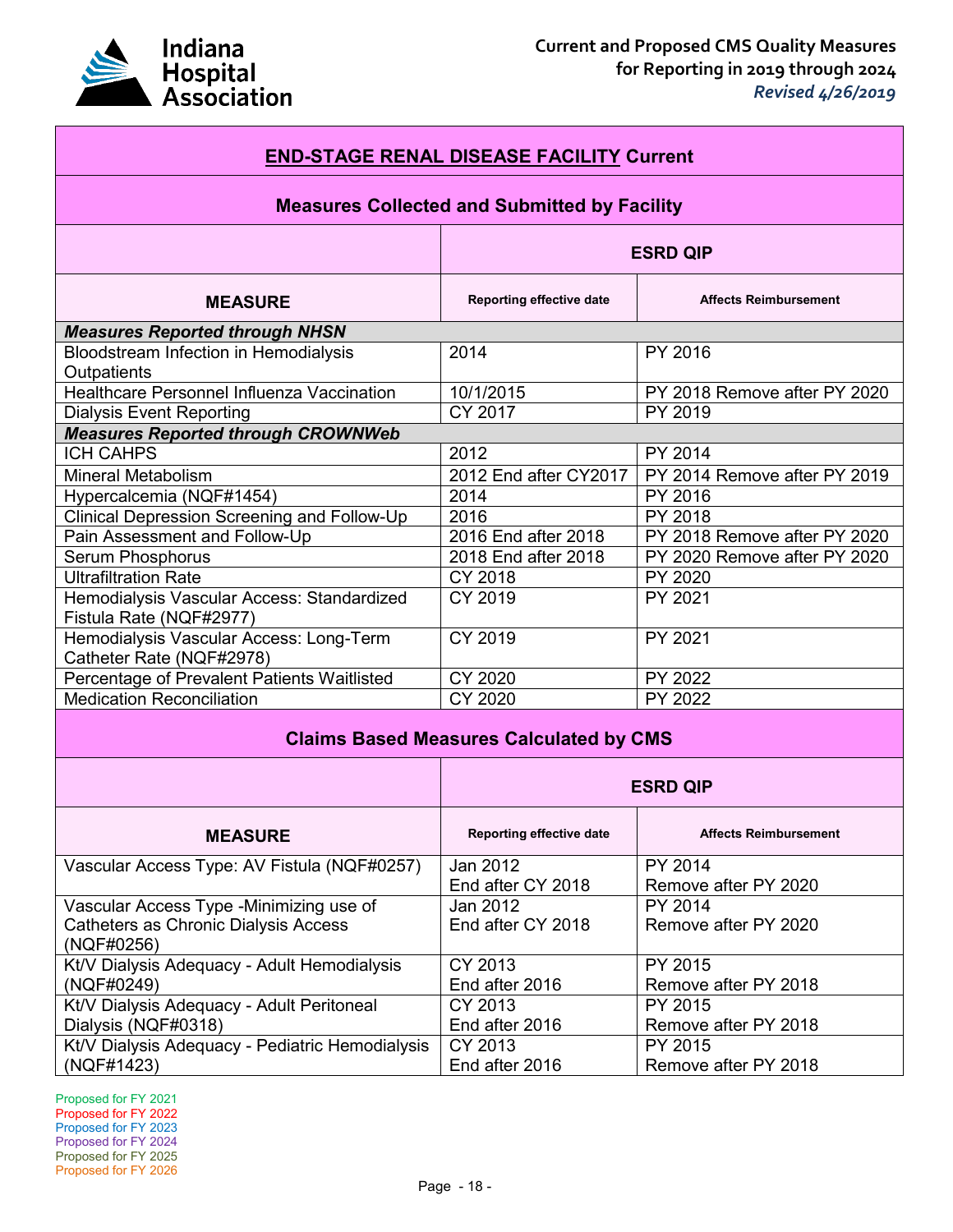

## **Current and Proposed CMS Quality Measures for Reporting in 2019 through 2024** *Revised 4/26/2019*

| Kt/V Dialysis Adequacy - Pediatric Peritoneal | CY 2016             | PY2018                       |
|-----------------------------------------------|---------------------|------------------------------|
| <b>Dialysis</b>                               | End after 2016      | Remove after PY 2018         |
| Dialysis Adequacy                             | CY 2017             | PY 2019                      |
| <b>Standardized Readmission Ratio (SRR)</b>   | CY 2015             | PY 2017                      |
| Standardized Transfusion Ratio (STrR)         | CY 2016             | PY 2018                      |
| Standardized Hospitalization Ratio (SHR)      | CY 2018             | PY 2020                      |
| Anemia Management                             | 2013 End after 2018 | PY 2015 Remove after PY 2020 |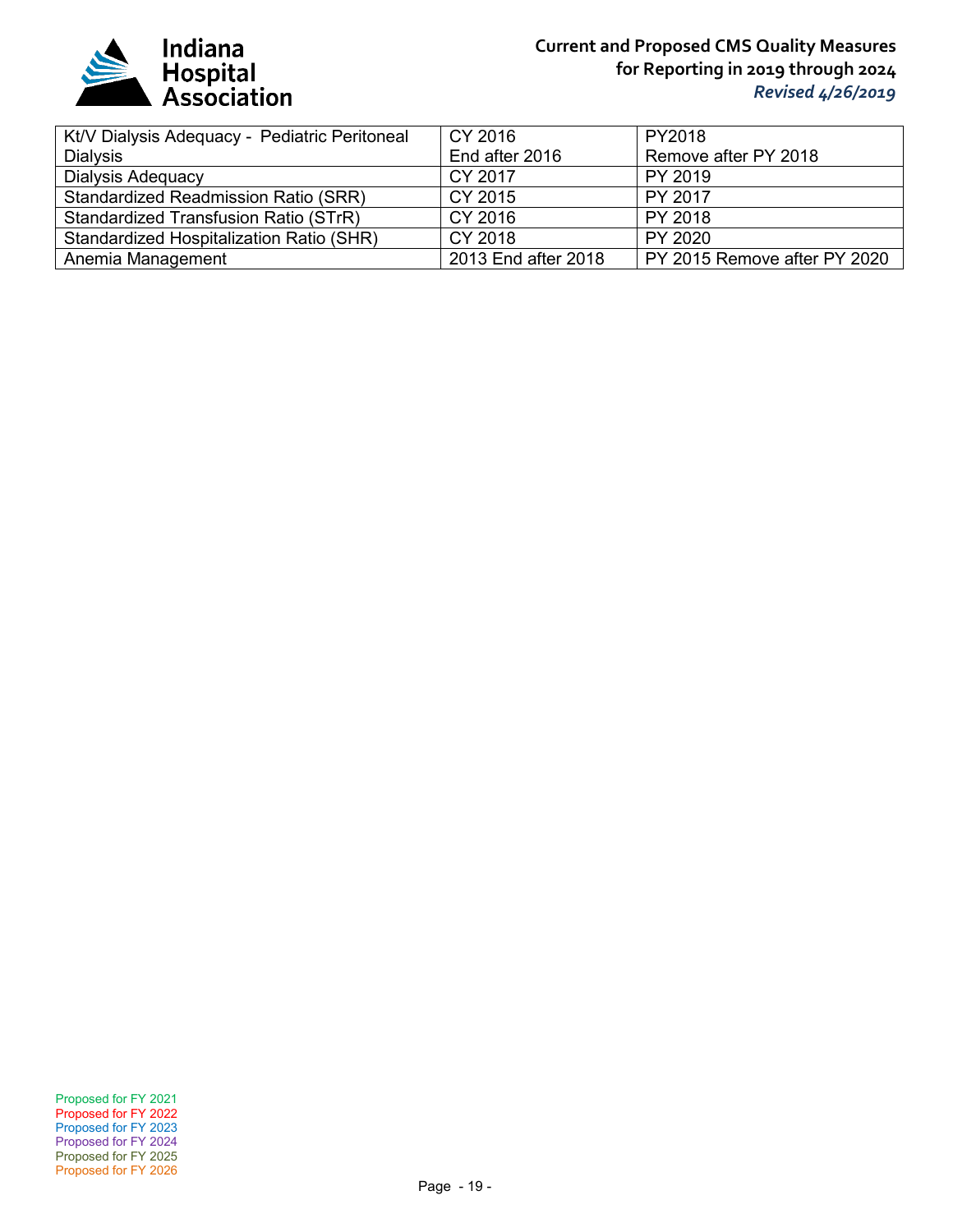

| <b>PPS - EXEMPT CANCER HOSPITALS Current and Proposed</b>                                                                                                                                                  |                                 |                                 |
|------------------------------------------------------------------------------------------------------------------------------------------------------------------------------------------------------------|---------------------------------|---------------------------------|
| <b>Measures Collected and Submitted by Facility</b>                                                                                                                                                        |                                 |                                 |
|                                                                                                                                                                                                            | <b>PCHQR Program</b>            |                                 |
| <b>MEASURE</b>                                                                                                                                                                                             | <b>Reporting effective date</b> | <b>Effective Program Yeas</b>   |
| Adjuvant Chemotherapy is considered or<br>administered within 4 months (120 days) of<br>surgery to patients under the age of 80 with<br>AJCC Stage III (lymph node positive) colon<br>cancer               | Jan 2013                        | FY 2014<br>Remove after FY 2019 |
| Combination Chemotherapy is considered or<br>administered within 4 months (120 days) of<br>diagnosis for women under 70 with AJCC<br>T1cN0M0, or Stage IB - III hormone receptor<br>negative Breast Cancer | Jan 2013                        | FY 2014<br>Remove after FY 2019 |
| <b>Adjuvant Hormonal Therapy</b>                                                                                                                                                                           | Jan 2013                        | FY 2014<br>Remove after FY 2019 |
| <b>Oncology-Radiation Dose Limits to Normal</b><br><b>Tissues</b>                                                                                                                                          | Jan 2015                        | FY 2016<br>Remove after FY 2020 |
| Oncology: Plan of Care for Pain                                                                                                                                                                            | Jan 2015                        | FY 2016                         |
| Oncology: Pain Intensity Quantified                                                                                                                                                                        | Jan 2015                        | FY 2016 Remove after FY 2020    |
| Prostate Cancer-Adjuvant Hormonal Therapy for<br><b>High-Risk Patients</b>                                                                                                                                 | Jan 2015                        | FY 2016<br>Remove after FY 2020 |
| Prostate Cancer-Avoidance of Overuse<br>Measure-Bone Scan for Staging Low-Risk<br><b>Patients</b>                                                                                                          | Jan 2015                        | FY 2016<br>Remove after FY 2020 |
| <b>External Beam Radiotherapy for Bone</b><br><b>Metastases</b>                                                                                                                                            | Jan 2015                        | FY 2017<br>Remove after FY 2021 |
| <b>Patients' Experience of Care</b>                                                                                                                                                                        |                                 |                                 |
| <b>HCAHPS</b> survey                                                                                                                                                                                       | April 2014                      | FY 2016                         |
| <b>Healthcare Associated Infections Reported through NHSN</b>                                                                                                                                              |                                 |                                 |
| <b>Catheter Associated Urinary Tract Infection</b>                                                                                                                                                         | Jan 2013                        | FY 2014                         |
| <b>Central Line Associated Bloodstream Infection</b>                                                                                                                                                       | Jan 2013                        | FY 2014                         |
| <b>Surgical Site Infection</b>                                                                                                                                                                             | Jan 2014                        | FY 2015                         |
| Facility-wide Inpatient Hospital-onset<br>Clostridium difficile Infection (CDI) Outcome<br>Measure                                                                                                         | Jan 2016                        | FY 2018                         |
| Facility-wide Inpatient Hospital-onset Methicillin-<br>resistant Staphylococcus aureus (MRSA)<br>Bacteremia Outcome Measure                                                                                | Jan 2016                        | FY 2018                         |
| Influenza Vaccination Coverage Among<br><b>Healthcare Personnel</b>                                                                                                                                        | Oct 2016                        | FY 2018                         |